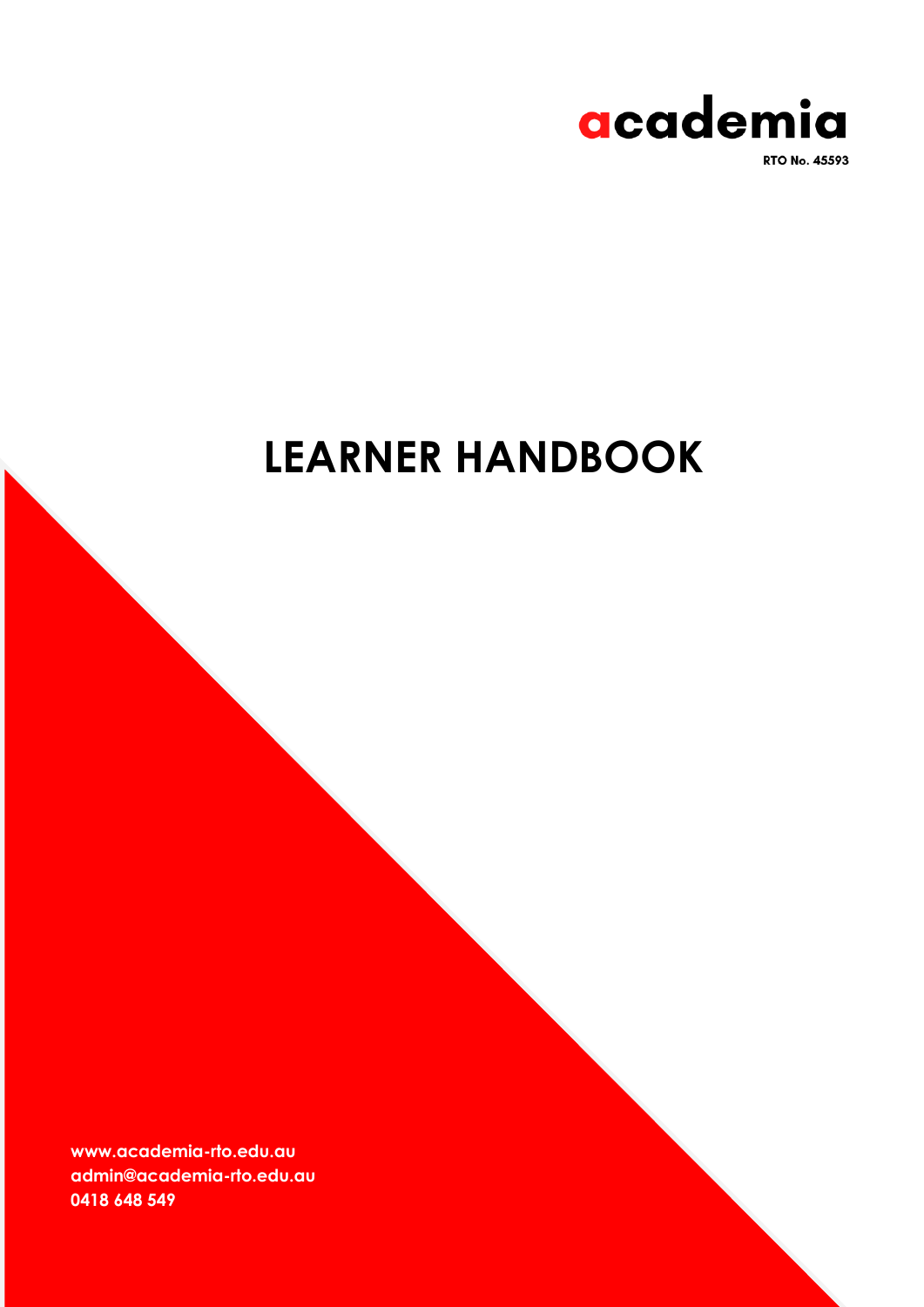# Contents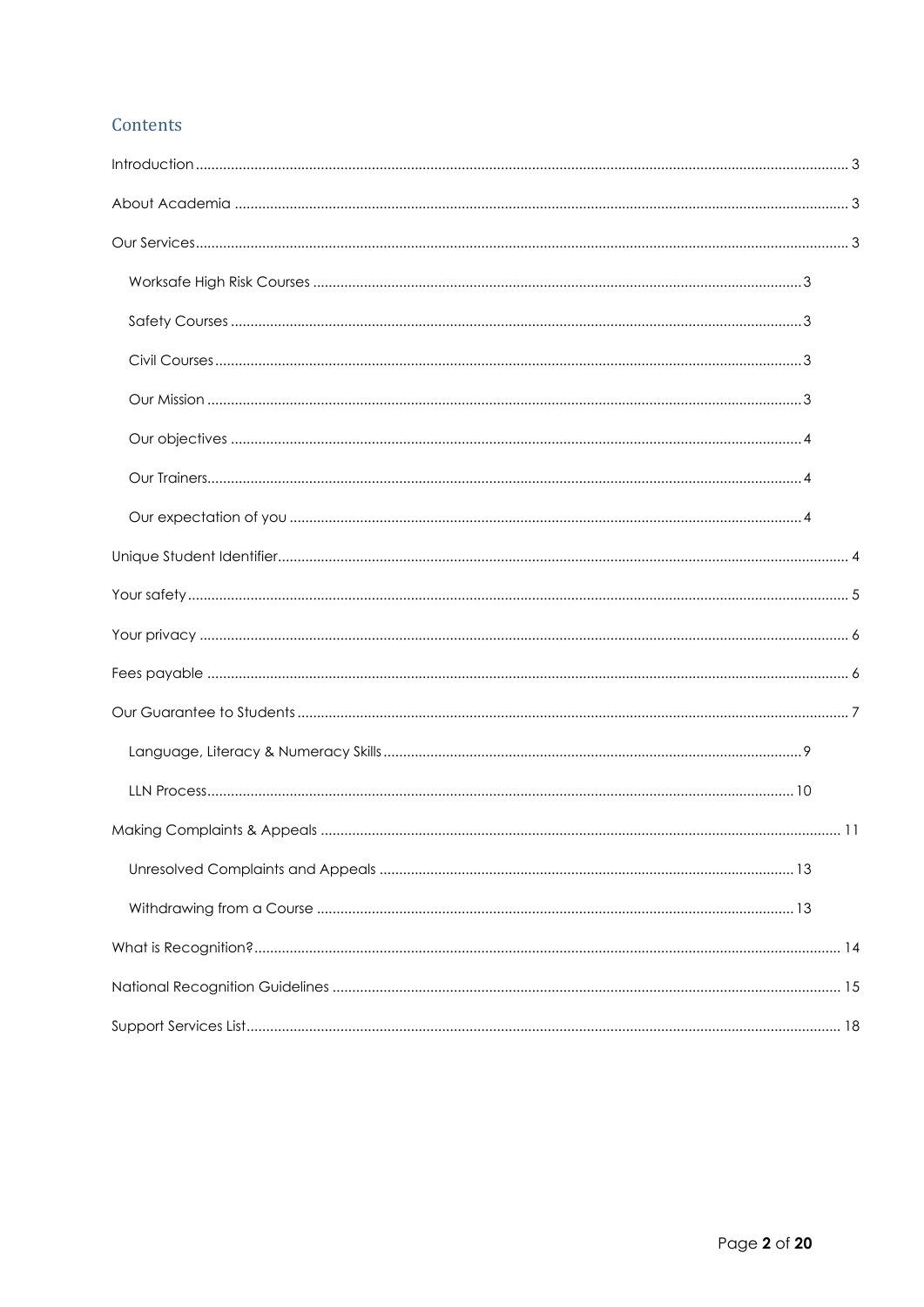# <span id="page-2-0"></span>**Introduction**

This information booklet is designed to provide you with information about the services provided by the Academia and our approach to providing you a safe, fair and supported environment to participate in training and assessment. This handbook does not provide you with specific information about a particular course offered by Academia. This information is contained in the Course flyer which is supplied separately.

# <span id="page-2-1"></span>**About Academia**

Academia is a Registered Training Organisation (Code: 45593) providing high-quality training to learners in Australia. Academia has modern, up to date facilities, and boasts a team of qualified and dedicated trainers. You can find out more about Academia at the following websites: [www.academia-rto.edu.au](http://www.academia-rto.edu.au/)

[http://training.gov.au/Organisation/Details/45593](http://training.gov.au/Organisation/Details/45027)

Academia is responsible under its registration with the Australian Skills Quality Authority for the quality of the training and assessment being delivered on your chosen course and is also responsible for the issuance of any AQF certificate that may result based on your achievement of the course requirements.

# <span id="page-2-2"></span>**Our Services**

Academia provides training and assessment services in support of the following nationally endorsed training product and all of its components:

#### <span id="page-2-3"></span>**Worksafe High Risk Courses**

TLILIC0003 Licence to operate fork lift truck TLILIC0005 Operate boom-type work platform TLILIC0008 Licence to operate non-slewing mobile crane TLILIC0002 Licence to operate a vehicle loading crane CPCCLDG3001A Perform dogging CPCCLRG3001A Perform rigging basic level CPCCLRG3002A Perform rigging intermediate level CPCCLRG4001A Licence to Perform Rigging advanced level CPCCLSF2001A Licence to erect, alter and dismantle scaffolding basic level CPCCLSF3001A Licence to erect, alter and dismantle scaffolding intermediate level CPCCLSF4001A Licence to erect, alter and dismantle scaffolding advanced level CPCCLTC4001A Licence to operate a tower crane TLILIC0010 Licence to operate a slewing mobile crane up to 20T TLILIC0013 Licence to operate a slewing mobile crane up to 60T TLILIC0014 Licence to operate a slewing mobile crane up to 100T TLILIC0015 Licence to operate a slewing mobile crane over 100T

#### <span id="page-2-4"></span>**Safety Courses**

CPCCBC422A Supervise tilt up work CPCCCM1016 Identify requirements for safe tilt-up work CPPFES2005A Demonstrate first attack firefighting equipment MSMWHS217 Gas test atmospheres RIIHAN301E Operate elevating work platform RIIHAN305D Operate a gantry or overhead crane RIIHAN308F Load and unload plant RIIHAN309F Conduct telescopic materials handler operations RIIWHS202E Enter and work in confined spaces RIIWHS204E Work safely at heights

#### <span id="page-2-5"></span>**Civil Courses**

RIIHAN308F Load and unload plant RIIMPO318F Conduct civil construction skid steer loader operations RIIMPO320F Conduct civil construction excavator operations RIIMPO321F Conduct civil construction wheeled front end loader operations

#### <span id="page-2-6"></span>**Our Mission**

Academia mission is to provide students and industry with lifelong learning opportunities and knowledge they require for growth.

Our vision is to be student centred organisation, recognised through its student support, quality and integrity. We wish to create a space where people come and discover knowledge. Our values are commitment, credibility, integrity, respect and inclusion.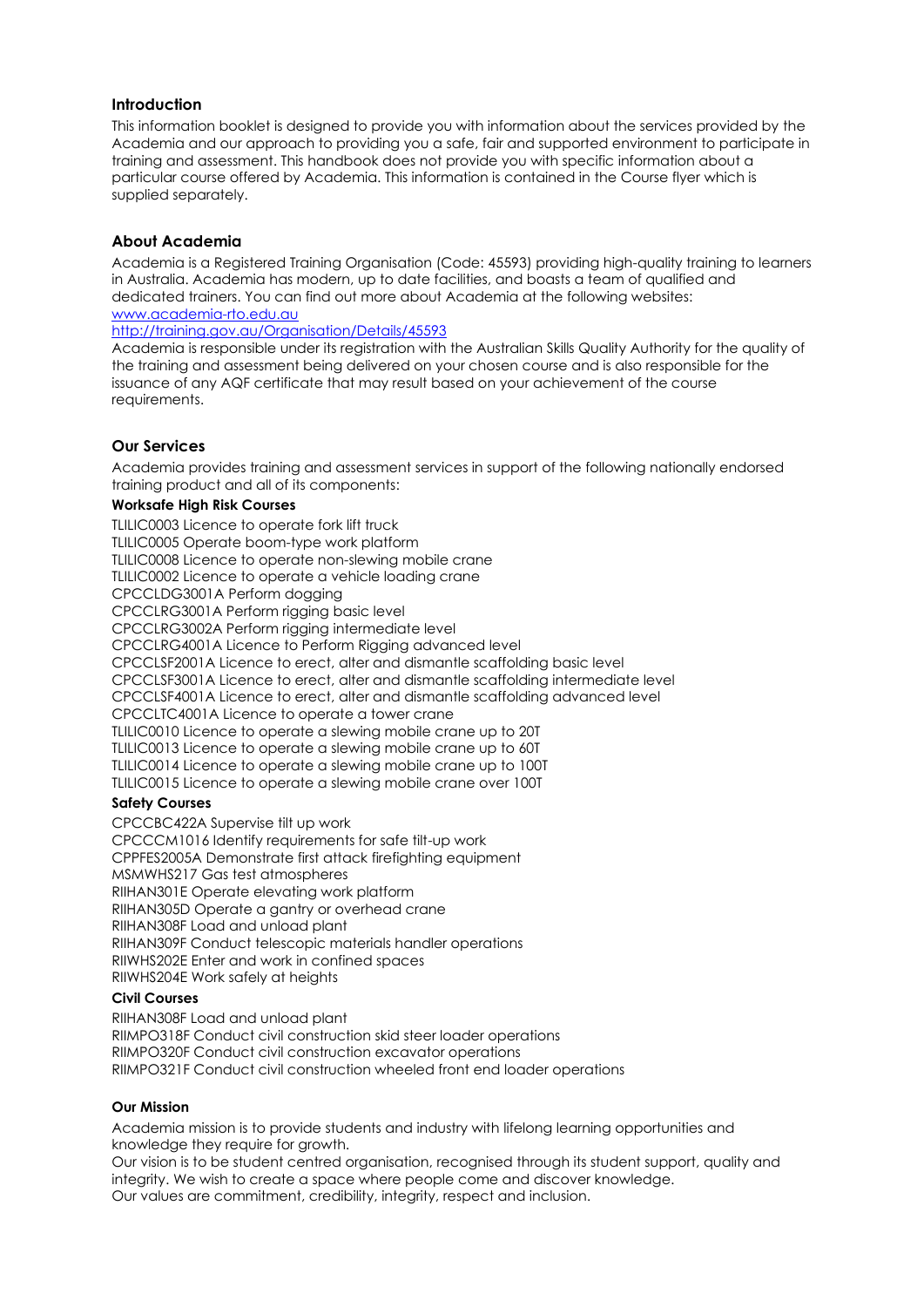#### <span id="page-3-0"></span>**Our objectives**

In recognition of this mission, our objectives are: Support students and industry in their growth by providing training through accredited qualifications, workshops, tutoring and consultancy; Tailor training to suit each industry and students' cohorts; Provide individualised student support; Respond to industry needs just in time; Commitment to providing an environment which is safe, equitable and which promotes a confident and productive training and assessment environment.

#### **Finding Us**

Head office is located at: 193 Chisholm Crs, Kewdale, WA, 6105

#### **Parking**

Whilst you are attending our site by vehicle, you will need to park in the rear car park along the back of the building.

#### **Public Transport**

Bus and Tram Stations are a short walk from the Academia. Services through this bus route occur approximately every 30 minutes.

#### **Lunch Options**

If you are looking to buy lunch whist you are at our premises we have a lunch bar conveniently located next door, we also have a full kitchen area you can utilise.

#### <span id="page-3-1"></span>**Our Trainers**

Our trainer and assessors are qualified, dedicated professionals who have current industry experience and qualifications in a range of industries. Their industry experience is continually up to date by participating in professional development activities, therefore giving our learners the best practical industry experience.

At Academia we deliver a nationally accredited qualification via training face-to-face and in the workplace. When you study with Academia, your Trainer will be always there to assist you throughout your course. You can either attend a classroom training environment, or receive job visits and even phone or email your Trainer Assessor for advice which means you get the support you need when you need it.

Academia trainers are all professionally qualified trainers and have personal industry and job role experience. Our trainers deliver their training in a way that learners will enjoy.

#### <span id="page-3-2"></span>**Our expectation of you**

Academia expects you:

To contribute to learning in a harmonious and positive manner irrespective of gender, race, sexual preference, political affiliation, marital status, disability or religious belief.

To comply with the rules and regulations of Academia.

To be honest and respectful, which includes not falsifying work or information and not conducting yourself in any way that may cause injury or offence to others?

To be responsible for your own learning and development by participating actively and positively and by ensuring that you maintain progress with learning modules.

To monitor your own progress by ensuring that assessment deadlines are observed.

To utilise facilities and Academia publications with respect and to honour our copyrights and prevent our publication from being distributed to unauthorised persons.

<span id="page-3-3"></span>To respect other learners and Academia staff members and their right to privacy and confidentiality.

#### **Unique Student Identifier**

If you're studying nationally recognised training in Australia from 1 January 2015, you will be required to have a Unique Student Identifier (USI). Your USI links to an online account that contains all your training records and results (transcript) that you have completed from 1 January 2015 onwards. Your results from 2015 will be available in your USI account in 2016.

Fact sheets –available to download [Student Information for the USI](http://www.usi.gov.au/Training-Organisations/Documents/FactSheet-Student-Information-for-the-USI.pdf)

It's free and easy to [create your own USI](http://www.usi.gov.au/create-your-USI/Pages/default.aspx) and will only take a few minutes of your time. Alternatively, we can create your USI on your behalf. To do this we will need some additional identification information from you such as your driver's licence number.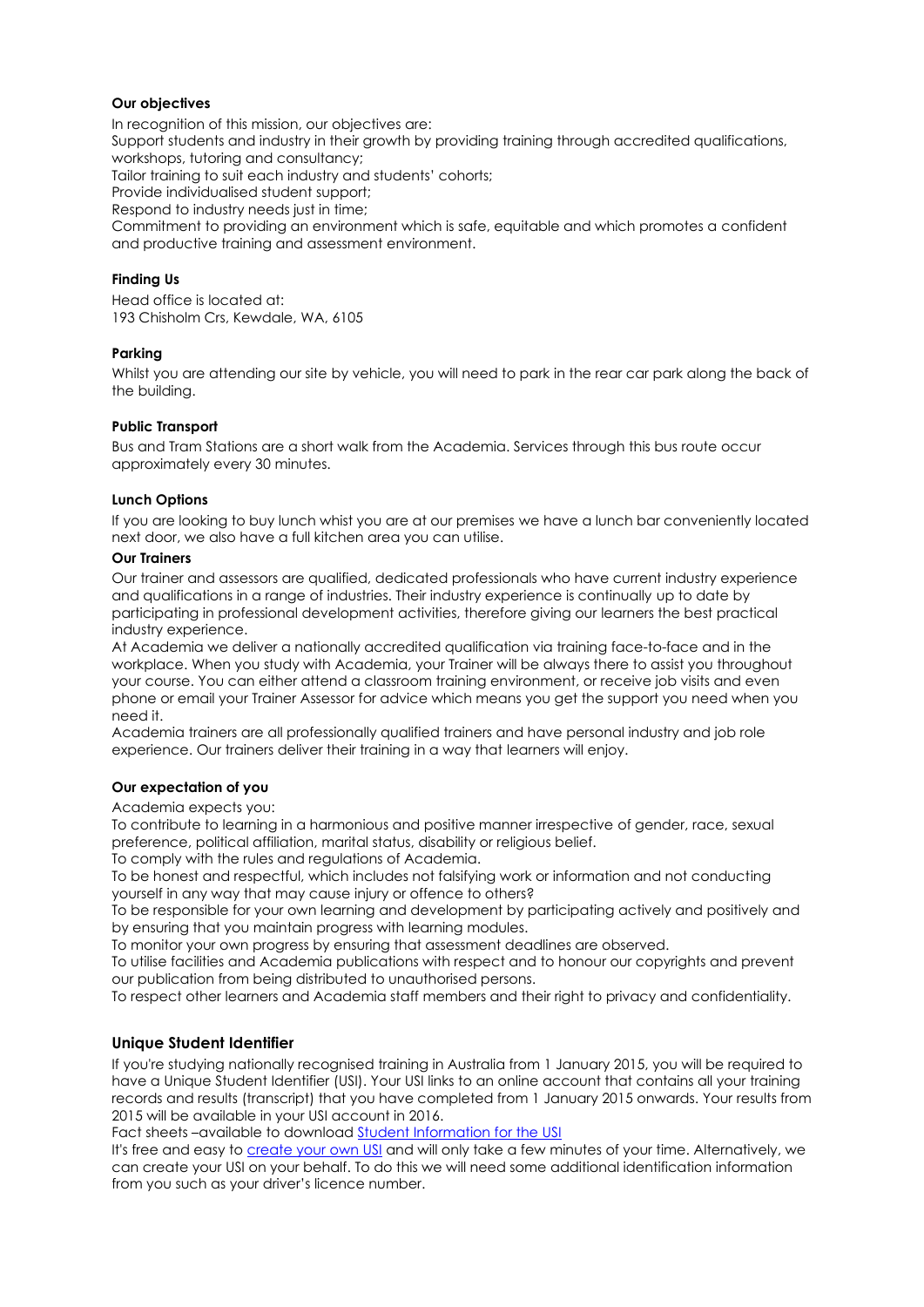# <span id="page-4-0"></span>**Your safety**

Academia is committed to providing you a safe environment in which to participate in training and assessment. We are aware under the Work Health and Safety Act 2011 of our responsibilities to maintain a safe environment.

The following guidelines are provided as a basis for safe practice in the training environment: Know and observe details of emergency response and evacuation plans;

Do not undertake activities which may cause injury to self or others;

Be responsible for your own actions;

No smoking at the training and assessment facilities or offices;

Report all potential hazards, accidents and near misses to the RTO staff;

No consumption of alcohol within training and assessment facilities or during the conduct of training and assessment;

Keep training and assessment areas neat and tidy at all times;

Seek assistance if you volunteer to lift items e.g. move furniture in a training area; and Observe hygiene standards particularly in eating and bathroom areas.

# **Electrical equipment**

Electrical equipment that is not working should be reported to Academia staff. Electrical work should only be performed by appropriately licensed or trained personnel. Learners, trainers and assessors should not undertake any task related to fixing electrical equipment such as lighting or electrical training aids.

# **Fire safety**

Academia will undertake to communicate the procedures involved in evacuation and the location of fire equipment to learners at each facility for each training and assessment event; and to users of the office at least twice each year.

All users of a training and assessment facility need to be familiar with the location of all EXITS and fire extinguishers. Users will consult available maps to determine location.

It is the user's responsibility to understand fire drill procedures displayed around the premises. Users are asked to attend any sessions on fire safety procedures and the use of fire safety devices.

#### **First aid**

Provision for first aid facilities are available where training is delivered.

All accidents must be reported to staff.

The accident and any aid administered must be recorded by staff involved, in the injury register.

# **Lifting**

Learners, trainers and assessors are encouraged not to lift anything related to the training and assessment provided by Academia unless they do so voluntarily and taking all responsibility for any injury caused.

Never attempt to lift anything that is beyond your capacity.

Always bend the knees and keep the back straight when picking up items.

If you have experienced back problems in the past do not attempt to lift heavy objects at all. Ask someone else to do it for you.

#### **Work & study areas**

Always ensure that all work areas are clean and clear of clutter so as to avoid the danger of accident by tripping or falling over.

Place all rubbish in the bins provided.

Ensure that bench spaces are left clean and tidy.

Do not sit or climb on any desks or tables.

#### **Your equity**

Academia is committed to ensuring that the training and assessment environment is free from discrimination and harassment. All Academia staff members (including contractors) are aware that discrimination and harassment will not be tolerated under any circumstances. In the event that discrimination and harassment is found to have occurred disciplinary action will be taken against any staff member who breaches this policy. Suspected criminal behaviour will be reported to police authorities immediately. Learners should expect fair and friendly behaviour from Academia staff members and we apply complaint handling procedures advocated by the Australian Human Rights and Equal Opportunity Commission (HREOC).

Learners who feel that they have been discriminated against or harassed should report this information to a staff member of Academia that they feel they can trust. This will initiate a complaints handling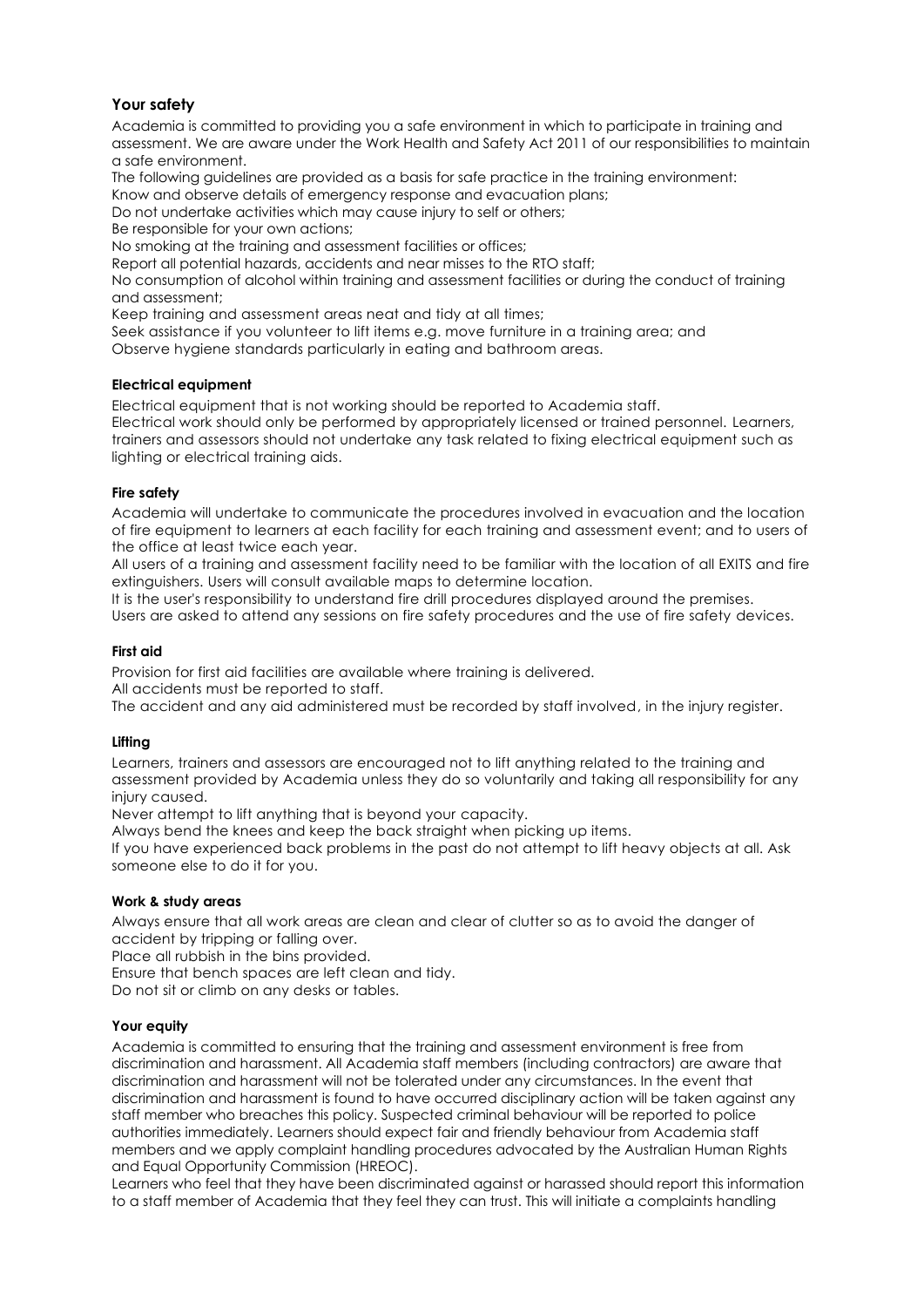procedure which will be fair and transparent and will protect your rights as a complainant. Alternatively, if a learner wishes to report an instance of discrimination or harassment to an agency external to Academia, they are advised to contact the HREOC Complaints Info-line on 1300 656 419.

# <span id="page-5-0"></span>**Your privacy**

Academia takes the privacy of learners very seriously and complies with all legislative requirements. These include the Privacy Act 1988 and Australian Privacy Principles (effective from 12<sup>th</sup> March 2014).

#### **Here's what you need to know:**

Academia will retain personal information about you relating to your enrolment with us. This includes your personal details, your ethnicity and individual needs, your education background. We will also retain records of you training activity and are required to do this in accordance with the National Vocational Education and Training Regulator Act 2011.

Your personal information is retained within our hard copy filling system and our computer systems. Your information is collected via the enrolment form and through your completion of administrative related forms and based on your training outcomes. Hard copy files are secured in lockable filing cabinets which are monitored throughout the day and secured in the evening. Electronic data retained on our computer systems is protected via virus protection software and firewall protection. Our data is backed up continuously to our server which is secure.

Academia is required by the National Vocational Education and Training Regulator Act 2011 to securely retain your personal details for a period of 30 years from the date your enrolment has completed. The purpose of this is to enable your participation in accredited training to be recorded for future reference and to allow you to obtain a record of your outcome if required.

In some cases, we are required by law to make learner information available to Government agencies such as the National Centre for Vocational Education and Research or the Australian Skills Quality Authority. In all other cases Academia will seek the written permission of the learner for such disclosure. Academia will not disclose your information to any person or organisation unless we have written instructions from you to do so. If you require your records to be accessed by persons such as your parents, you need to authorise this access otherwise this access will be denied.

You have the right to access information that Academia is retaining that relates to you. Further instructions are provided on how to access records within the section titled "Access to your records". If you have concerns about how Academia is managing your personal information, we encourage you to inform our staff and discuss your concerns. You are also encouraged to make a complaint directly to us using our internal complaint handling arrangements outlined in this handbook. Under the Privacy Act 1988 (Privacy Act) you also have the right to make a complaint to the Office of the Australian Information Commissioner (OAIC) about the handling of your personal information. You can find more information about making a privacy complaint at the website of the OAIC located at: [http://www.oaic.gov.au/privacy/privacy-complaints.](http://www.oaic.gov.au/privacy/privacy-complaints)

#### <span id="page-5-1"></span>**Fees payable**

Fees are payable when a learner has received a confirmation of enrolment. The initial fee payment must be paid prior to commencing training or within 10 days of receiving an invoice from Academia. Academia may discontinue training if fees are not paid as required. For a full list of current fees and charges please request a copy of Academia schedule of fees and charges.

If fee's are not paid in full academia reserves the right not to issue the statement of attainment.

#### **Learner cancellation**

Learners who cancel their enrolment part way through a training program must notify Academia in writing via email or letter at the soonest opportunity. Learners who cancel their enrolment after a training program has commenced will not be entitled to a refund of fees. Learners are advised to consider alternative options such as requesting to suspend their enrolment and re-commencing in another scheduled training program.

#### **Payment method**

Academia accepts payment for fees using: Credit Card Electronic Funds Transfer (account details available on request) Cheque (made payable to Academia) Payment in cash is not an option.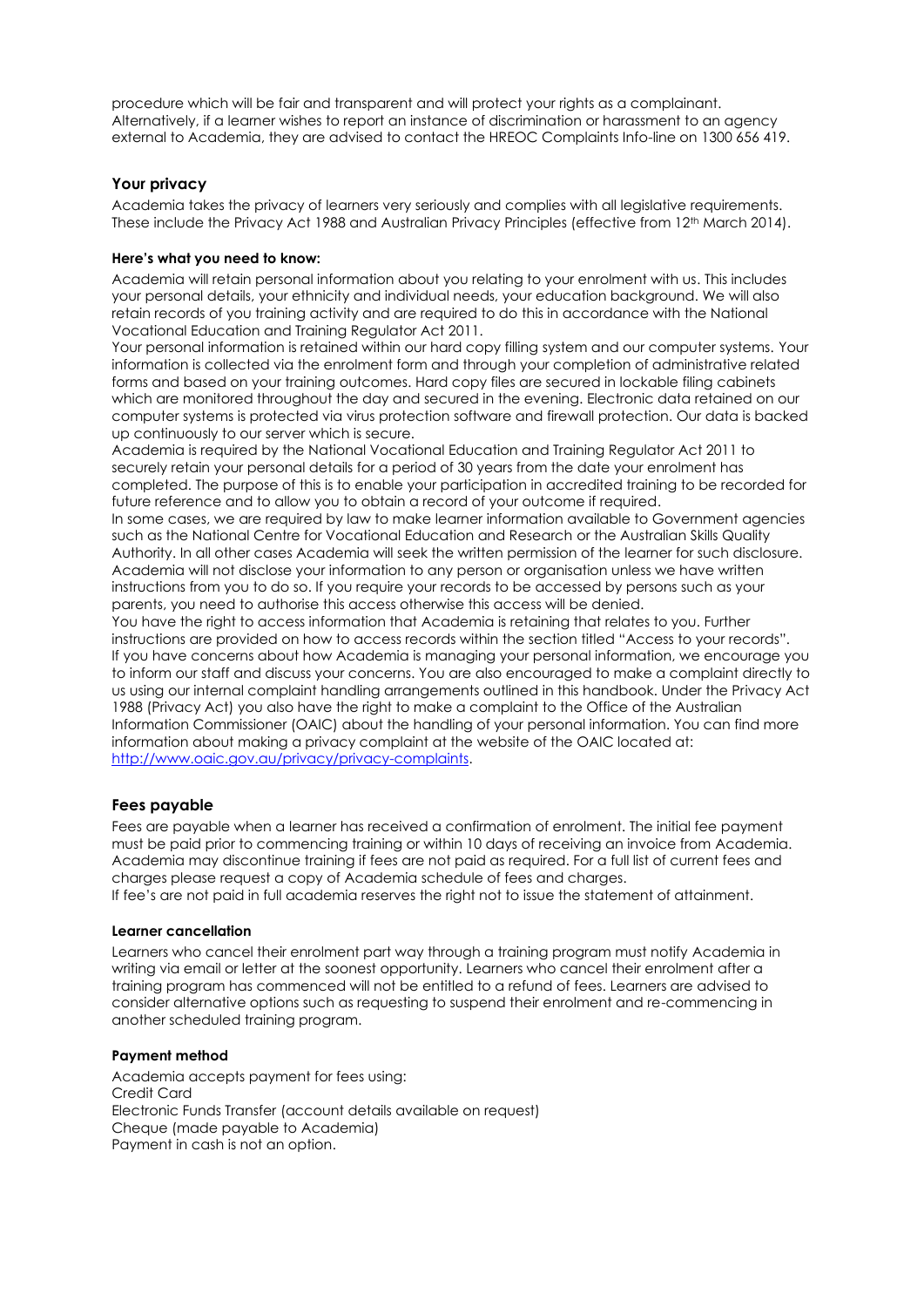#### **Substitutions**

Requests for substitutions are to be made in writing and can be made at any time up to 2 working days before the program commencement date.

#### **Transfers**

Requests for transfers to alternate programs can be arranged if Academia is advised in writing more than 10 working days prior to the program commencement date and there is availability on the selected program. One transfer will be accepted without charge where Academia has been notified in writing at least 10 working days prior to the scheduled commencement date. All subsequent transfers will attract an administration charge of \$55.00 (incl. GST). Statutory cooling off period

The Standards for Registered Training Organisations require Academia to inform persons considering enrolment of their right to a statutory cooling off period. A statutory cooling off period (which is 10 days) is a period of time provided to a consumer to allow them to withdraw from a consumer agreement, where that agreement was established through unsolicited marketing or sales tactics. These include tactic such as door-to-door sales and telemarketing. A statutory cooling off period allows a consumer to withdraw from a sales agreement within 10 days of having received a sale contract without penalty. It must be noted that Academia do not engage in unsolicited marketing or sales tactics and therefore a statutory cooling off period in not applicable to our learners who have enrolled into a program. For refund option in other circumstances, learners must refer to the above refund policy.

# <span id="page-6-0"></span>**Our Guarantee to Students**

If Academia cancels or ceases to provide training, Academia must issue a full refund for any services not yet provided. The basis for determining "services not yet provided" is to be based on the units of competency completed by the learner and which can be issued in a statement of attainment at the time the service is ceased.

As an example: A learner enrolled in a course of 5 units of competency and paid \$1,500.00 up front as the total course fee (including enrolment fee of \$250.00). The course was cancelled due to the trainer falling ill and the learner at that time had completed 2 of the 5 units. The learner's enrolment would be finalised and the learner would receive a Statement of Attainment for the 2 completed units. The learner would also receive a refund of \$750.00 which represents that value of the training not delivered.

#### **Changes to Terms and Conditions**

Academia reserves the right to amend the conditions of the learner's enrolment at any time. If amendments are made that effect the learner's enrolment the learner will be informed 7 days prior to changes taking effect.

Accessing Your Records

You are entitled to have access to your records. These records include your:

learner file,

learning and assessment record,

administrative records,

AQF certificates including a reissuance of a statement of attainment or qualification which has been previously issued.

You may require these records to monitor you progress with training or simply to go back and confirm something in a previous training module. Whilst these records will be retained by Academia, you are welcome to have access anytime just ask your trainer and it will be organised immediately.

You can access hard copy records and reports from our learner management system, but only relating to you personally. You can request this access using the Learner Records Request Form. Access to requested records during a work day will be arranged as soon as possible and definitely within 24 hours. Learners should note that these records cannot be taken away unless a copy is requested. Where photocopies are requested, Academia reserves the right to charge a one-off photocopy fee of \$10.00. There is no cost to simply view records at our office.

In the case of accessing a reissuance of a previously issued Statement of Attainment or Qualification certificate, if you have lost or misplaced your AQF certificate you may obtain a reissued certificate from Academia. To obtain this you must complete the Learner Records Request Form and return this to the Office Manager. The cost of \$50.00 will apply for each issued AQF certificate. These monies must be paid in advance. Reissued AQF certificates will be an exact duplicate of the original with the exception of small wording at the bottom of the document which identifies the certificate as reissued. AQF certificates may only be collected in person or can be posted via registered post. A learner may also nominate another person to collect the certificate, however these persons must be notified to Academia beforehand and the person must provide photo ID to validate their identity. A copy of you records can be provided to your employer if you give permission to do so.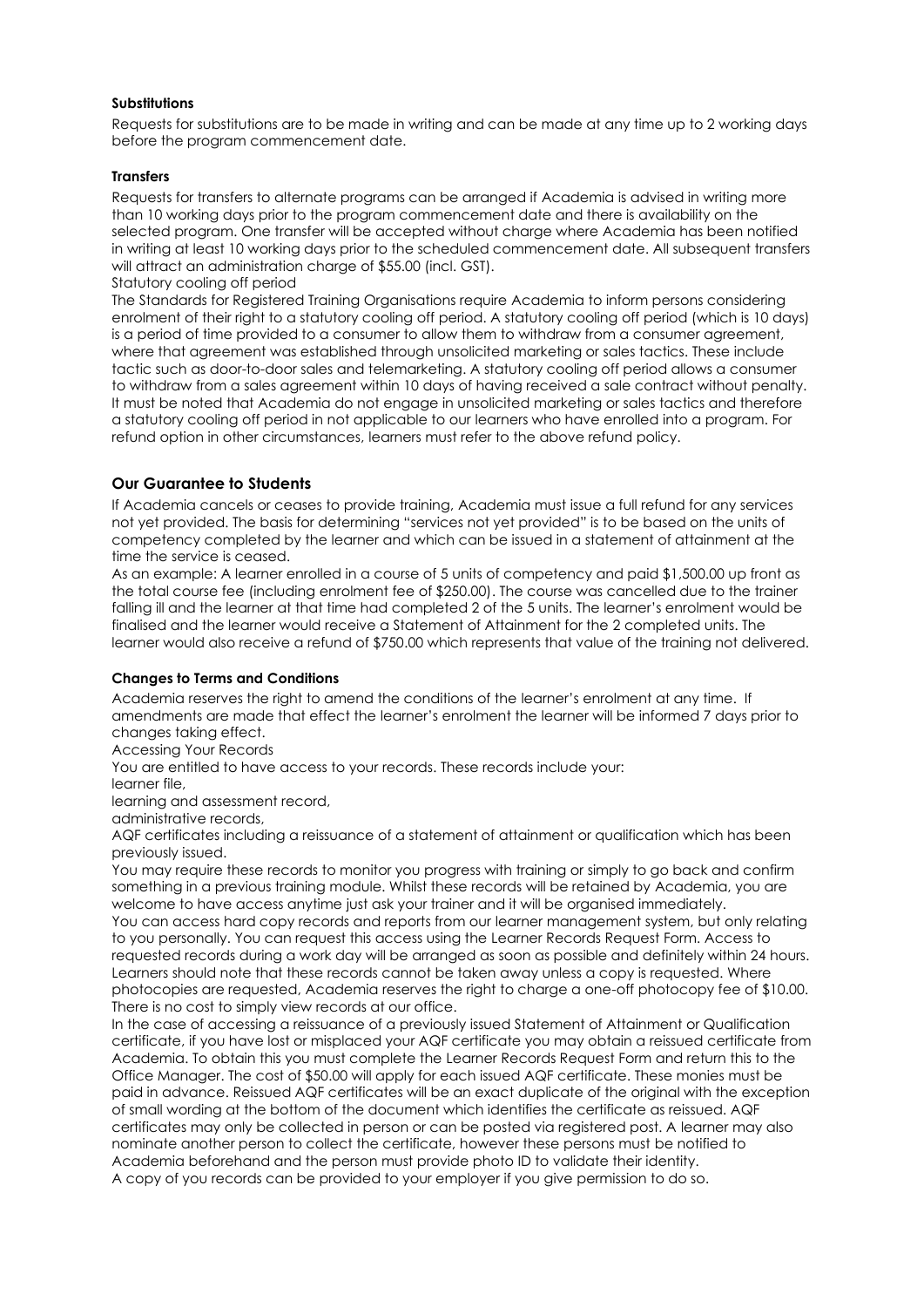#### **Continuous Improvement**

Academia is committed to the continuous improvement of our training and assessment services, learner services and management systems. Central to this commitment is our approach to continuous improvement and the procedures we apply to achieve systematic and sustained improvement.

#### **Suggesting Improvements**

The primary method of reporting opportunities for improvement by learners is via the continuous improvement reporting procedure. This procedure allows any person to raise a Continuous Improvement Report for consideration by the Continuous Improvement Committee. Often these reports will be generated after an opportunity for improvement has been identified by a staff member or learner. The Continuous Improvement Report template is available on request. Learners are encouraged to provide feedback to Academia so we can improve our services in the future.

#### **Learner Satisfaction Survey**

At the completion of your training program, you will be issued with a Learner Satisfaction Survey. This is a nationally consistent survey tool which is designed to collect feedback from learners about their experience with an RTO and in undertaking nationally recognised training. Your completion and return of this survey is important to Academia for our ongoing improvement of services and to enable us to report this information to our registering authority. Your assistance in gathering this survey data is greatly appreciated.

#### Assessment

At Academia assessment is conducted using a combination of Written Knowledge Assessment, Research Tasks, Case Studies, Work Log Book, Supervisor Feedback and Workplace Observation. The following provides a brief explanation of the primary assessment methods:

**Written Knowledge Assessment: The** learner is required to provide a written response to a range of questions relating to required knowledge of the units of competency. These would generally be short answer response activities and may include other questioning methods including multiple-choice. **Observation:** The learner will be observed performing tasks relevant to the units of competency being assessed.

#### **Re-assessment**

Learners who are assessed as not yet competent are to be provided with detailed verbal and written feedback to assist them to identify the gaps in their knowledge and skills to be addressed through further training. These learners are to be provided with additional training and learning support to target their specific gaps in knowledge and/or skills and prepare them for additional assessment. It is the policy of Academia to provide three opportunities for additional training and re-assessment at no additional cost to the learner or employer. Learners who require additional training and reassessment after they have exhausted their three opportunities will be required to pay a fee for additional training and re-assessment. Please refer to the current fee schedule to identify the reassessment fee.

Learner's requiring additional learning support are to be brought to the attention of Academia management so the progress of the learner can be monitored closely and additional support services can be applied well before it becomes necessary to impose an additional fee for re-assessment. Where learners repeatedly do not demonstrate competence following significant learning and assessment support, a learner's enrolment can be determined through mutual agreement. Issuing Qualifications and Statements of Attainment

Academia will issue all AQF certification documentation (Qualifications and Statements of Attainment) to a learner within 30 calendar days of the learner being assessed as meeting the requirements of the training product if the training program in which the learner is enrolled is complete, and providing all agreed fees the learner owes to Academia have been paid.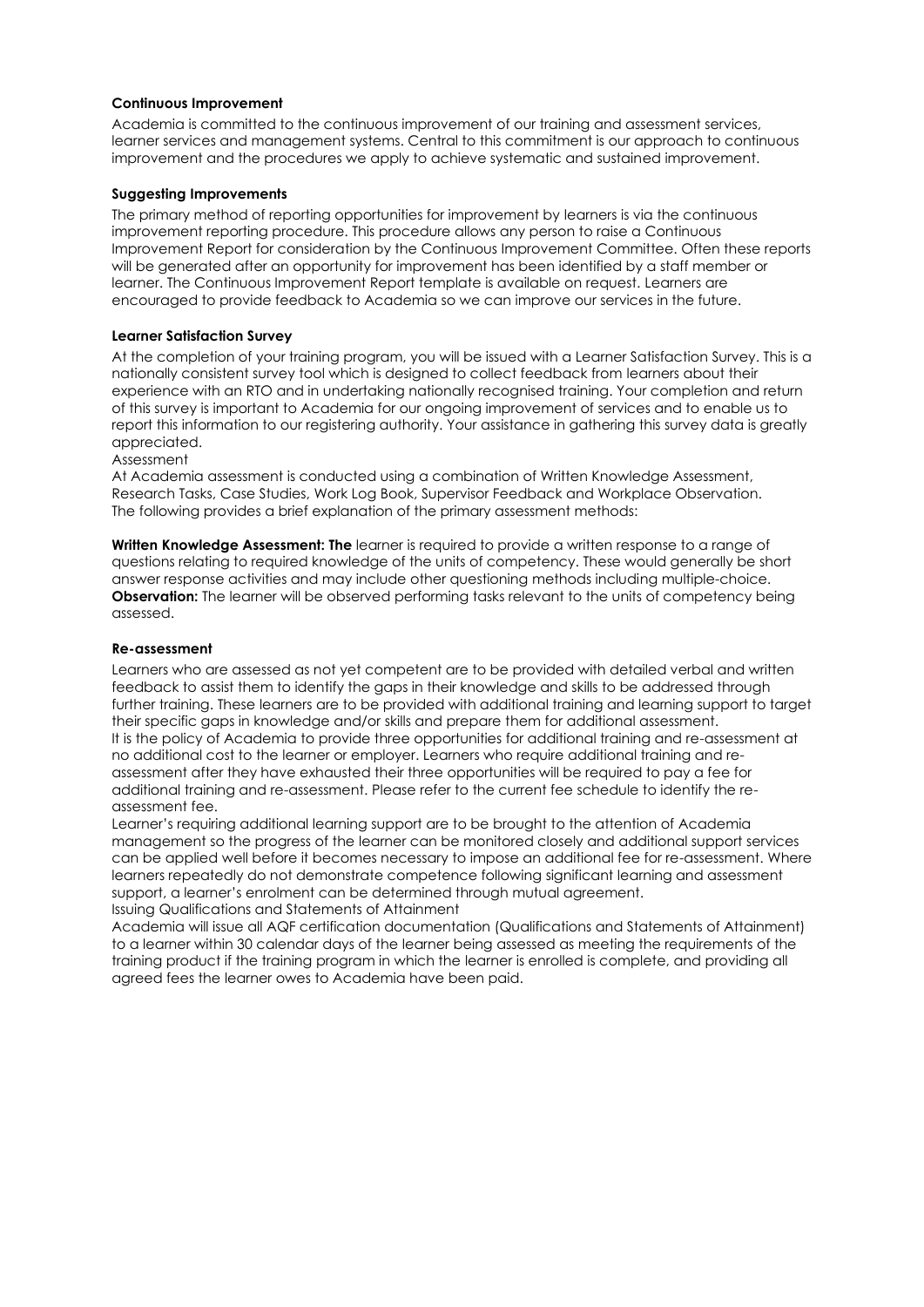#### <span id="page-8-0"></span>**Language, Literacy & Numeracy Skills**

Language, literacy and numeracy skills are critical to almost all areas of work. This is particularly true in many vocations where language, literacy and numeracy skills influence the performance of workplace tasks such as measuring, weighing and comprehending written work instructions.

To support this approach Academia will:

Assess a learner's language, literacy and numeracy skills during their enrolment to ensure they have adequate skills to complete the training;

Support learners during their study with training and assessment materials and strategies that are easily understood and suitable to the level of the workplace skills being delivered;

Provide clear information to learners about the details of the language, literacy and numeracy assistance available. Academia generally recommend the LLN training courses provided by TAFE. These institutes have specialist teachers to support the learner's development.

Refer learners to external language, literacy and numeracy support services that are beyond the support available within Academia and where this level of support is assessed as necessary(refer to appendix in this document); and

Negotiate an extension of time to complete training programs if necessary.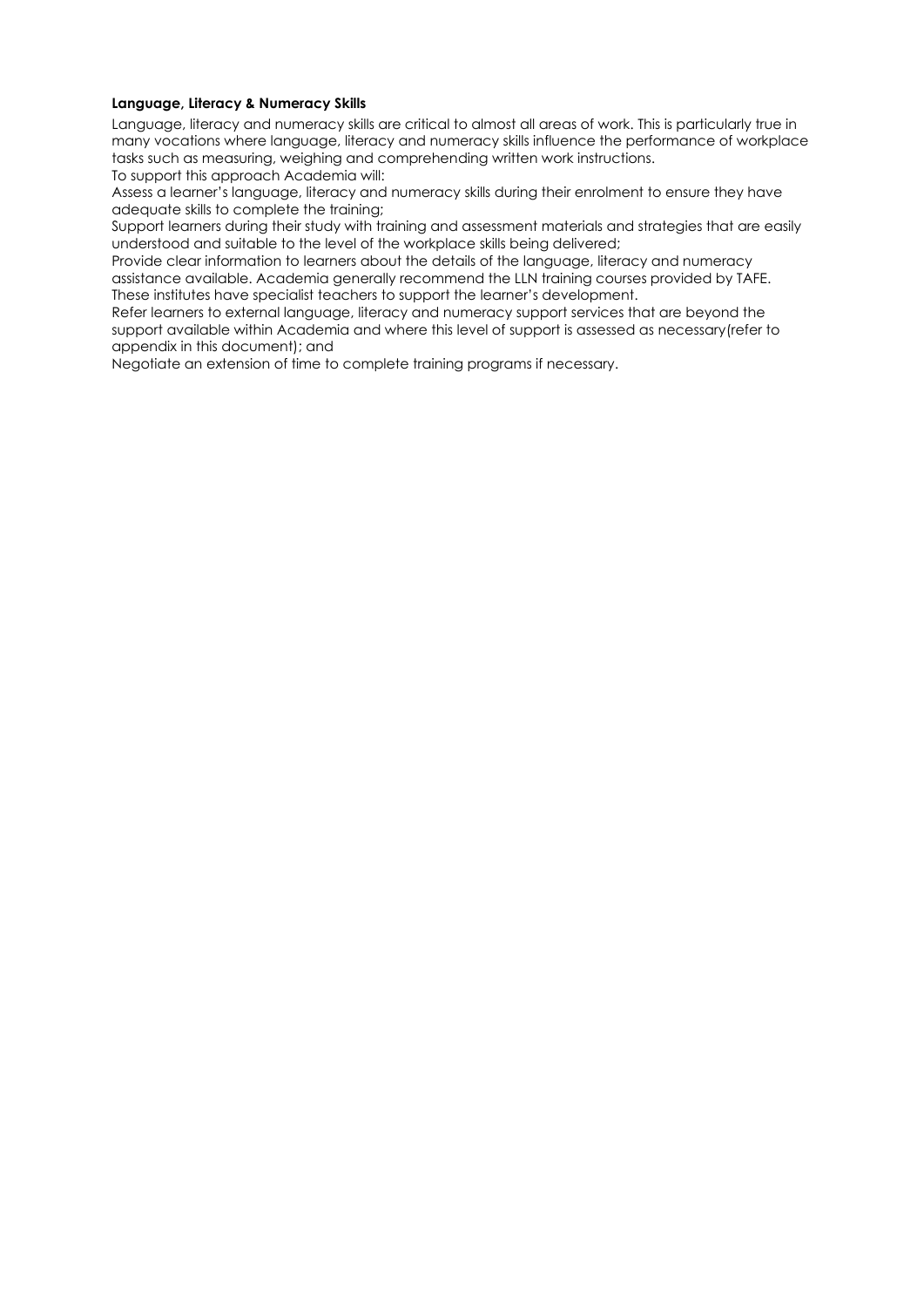# <span id="page-9-0"></span>**LLN Process**

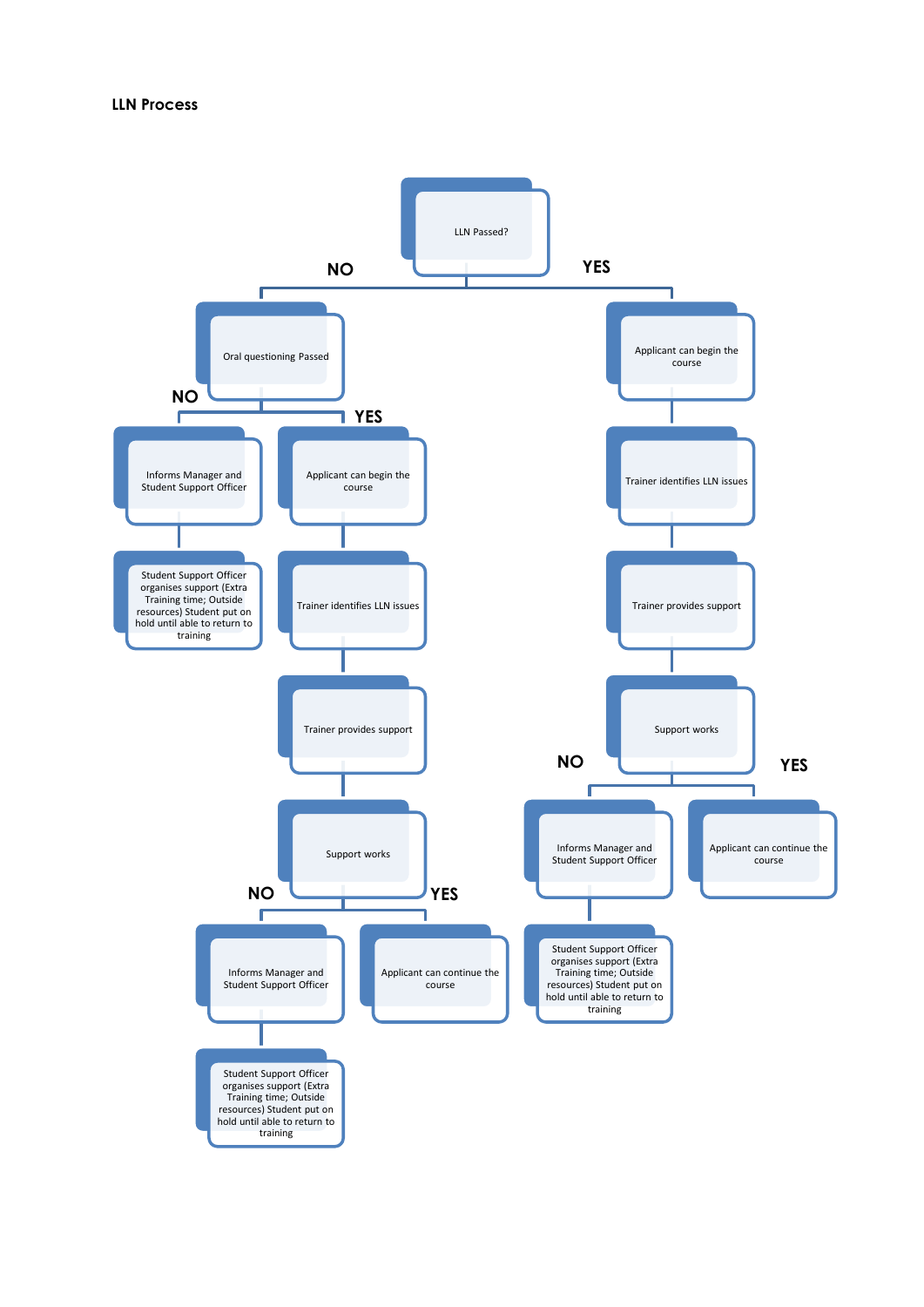# <span id="page-10-0"></span>**Making Complaints & Appeals**

Academia is committed to providing a fair and transparent complaints and appeals process that includes access to an independent external body if required. To make a complaint or an appeal, you are requested to complete one of the following forms: Complaint Form Request for Appeal of a Decision These forms are available via our website at the following address: www.academia-rto.edu.au Once you have completed the required form you are requested to submit this to the Office Manager either in hard copy or electronically via the following contact details: 193 Chisholm Crs, Kewdale, 6105 [admin@academia-rto.edu.au](mailto:admin@academia-rto.edu.au)

If you are having any difficulty accessing the required form or submitting to us, please contact us at the following number: 0418 648 549

# **What is a Complaint?**

A complaint is negative feedback about services or staff which has not been resolved locally. A complaint may be received by Academia in any form and does not need to be formally documented by the complainant in order to be acted on. Complaints may be made by any person but are generally made by learners and/or employers.

#### **What is an Appeal?**

An appeal is an application by a learner for reconsideration of an unfavourable decision or finding during training and/or assessment. An appeal must be made in writing and specify the particulars of the decision or finding in dispute. Appeals must be submitted to Academia within **28 days** of the learner being informed of the decision or finding.

#### **Early Resolution of Complaints & Appeals**

In all cases, issues that arise during training and assessment that are the source of frustration or are in dispute should be resolved at the time, as they occur between the persons involved, where possible. Sometimes, it will not be possible and in these cases you are encouraged to come forward and inform us of your concerns with the confidence that you will be treated fairly.

#### **Complaint and Appeals Handling**

Academia applies the following principles to its complaints and appeals handling: A complaint or appeal may be received in any form (written, verbal) although persons seeking to make a complaint are recommended to complete the complaint form or request for an appeal of a decision which are available on the Academia website.

A person who makes a complaint or an appeal must be **provided a written acknowledgement** as soon as possible and **not later than 24 hours** from the time the complaint or the appeal is received. This acknowledgement is intended to provide the person assurance that Academia had received the complaint or the appeal and will review the relevant issues and provide a response. The acknowledgement must inform the person that they will receive a written response within 14 days. There is no time limitation on a person who is seeking to make a complaint. An appeal however must be made within 28 days of the person being informed of the decision or finding of which they intend to appeal.

Written records of all complaints / appeals are to be kept by Academia including all details of lodgement, response and resolution. Academia will maintain complaints / appeals register to be used to record the details of the complaint / appeal and to maintain a chronological journal of events during the handling process. Records relating to complaint / appeal handling are stored securely to prevent access to unauthorised personnel.

A person making a complaint or seeking an appeal is to be provided an opportunity to formally present his or her case at no cost.

Each person may be accompanied and/or assisted by a support person at any relevant meeting. Where a complaint or appeal is made about or involves allegations about another person, Academia is obliged to inform this person about this complaint/appeal or allegation and provide them the opportunity to respond and present information in response to the issues raised. This may be achieved through direct meetings or meeting via an electronic means. Academia will maintain a detailed record of these meetings in the form of a record of conversation. At all times information must be handled sensitively and treated in confidence. Persons involved in a dispute or complaint should be reminded to treat each other with respect and conduct themselves in a professional and courteous manner.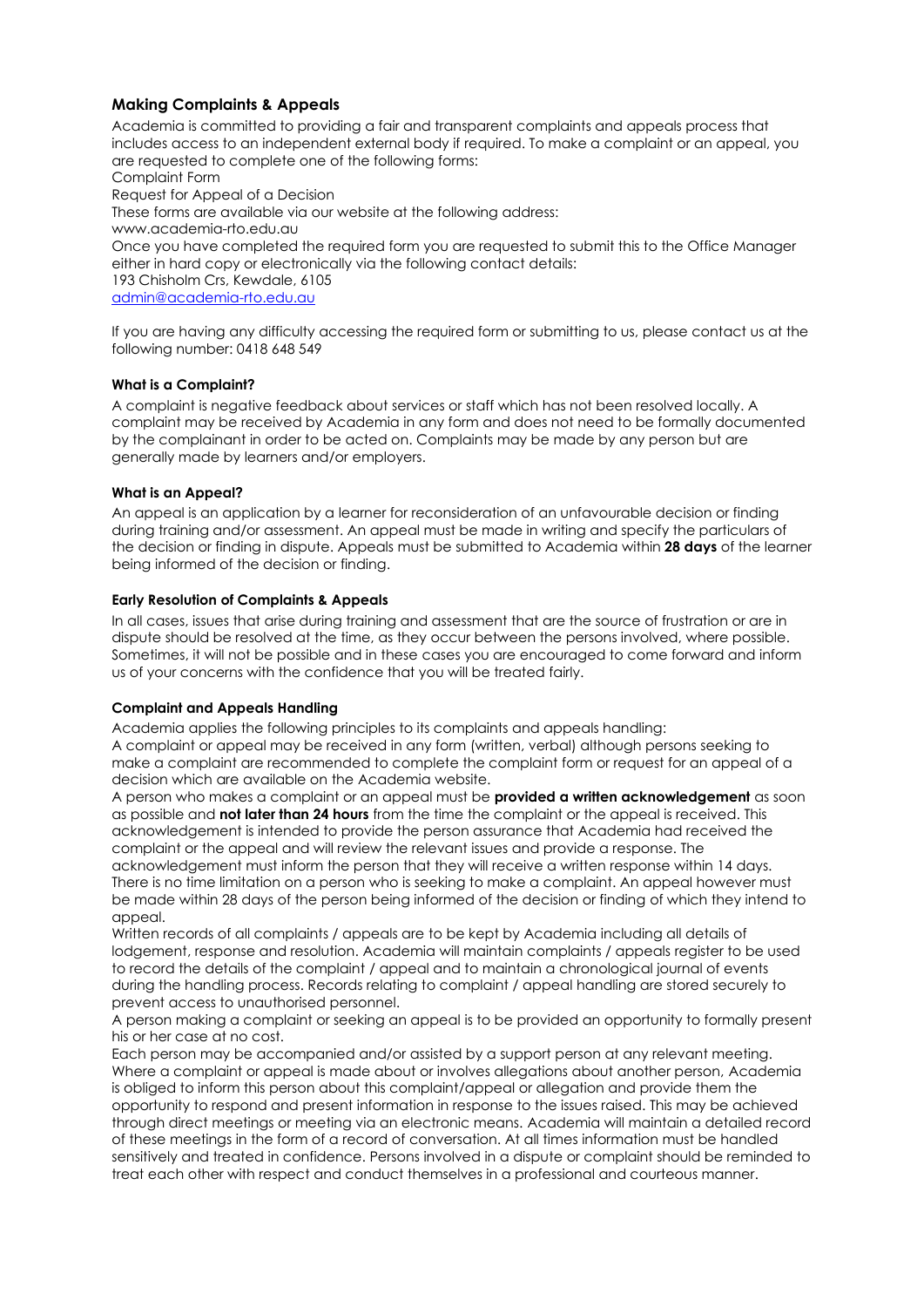The handling of a complaint / appeal is to commence within **seven (7) working days** of the lodgement of the complaint / appeal and all reasonable measures are taken to finalise the process as soon as practicable.

The person making a complaint or seeking an appeal is to be provided a written response to the complaint / appeal, including details of the reasons for the outcome. A written response must be provided to the person within **fourteen (14) days** of the lodgement of the complaint / appeal. Complaints / appeals must be resolved to a final outcome **within sixty (60) days** of the complaint / appeal being initially received. Where Academia Chief Executive Officer considers that more than 60 calendar days are required to process and finalise the complaint / appeal, the CEO must inform the person making a complaint or seeking an appeal in writing, including reasons why more than 60 calendar days are required. As a benchmark, Academia will attempt to resolve complaints / appeals as soon as possible. A timeframe to resolve a complaint / appeal within thirty (30) days is considered acceptable and in the best interest of Academia and the person making a complaint or seeking an appeal. A person making a complaint or seeking an appeal should also be provided with regular updates to inform them of the progress of the complaint / appeal handling. Updates should be provided to the person making a complaint or seeking an appeal at a minimum of two (2) weekly intervals.

Academia shall maintain the enrolment of the person making a complaint or seeking an appeal during the handling process.

Decisions or outcomes of the complaint / appeal handling process that find in the favour of the person making a complaint or seeking an appeal shall be implemented immediately.

Complaints / appeals are to be handled in the strictest of confidence. No Academia representative will disclose information to any person without the permission of Academia Chief Executive Officer. A decision to release information to third parties can only to be made after the person making a complaint or seeking an appeal has given permission for this to occur. This permission should be given using the Information Release Form.

Complaints / appeals are to be considered and handled to ensure the principles of natural justice and procedural fairness are applied at every stage of the handling process. This means that the person making a complaint or seeking an appeal is entitled to be heard with access to all relevant information and with the right of reply. The person making a complaint or seeking an appeal is entitled to have their complaint heard by a person that is without bias and may not be affected by the decision. Finally, the decision must be made based on logical evidence and the decision-maker must take account of relevant considerations, must act for a proper purpose and must not take into account irrelevant considerations.

Further guidance on principles of natural justice and procedural fairness can be accessed at the following link: [Principles of Natural Justice and Procedural Fairness](http://www.ombo.nsw.gov.au/__data/assets/pdf_file/0017/3707/FS_PSA_14_Natural_justice_Procedural_fairness.pdf)

#### **Informing Persons and Responding to Allegations**

Where a complaint involves one person making allegations about another person, it is a requirement for Academia to hear both sides of the matter before making any judgements about how the complaint should be settled. A person who will be affected by a decision made by Academia as a result of a complaint has the right to be fully informed of any allegations and to be provided adequate opportunity to be heard and respond. The person has the right to:

put forward arguments in their favour,

show cause why a proposed action should not be taken,

deny allegations.

call for evidence to disprove allegations and claims,

explain allegations or present an innocent explanation, and

provide mitigating circumstances (information aimed at reducing the severity, seriousness, of something).

Academia also has an obligation to fully consider the substance of allegations and the response provided by parties before making a decision. Decisions must be communicated to the complainant and relevant persons' subject of allegations in writing. This is to include advising these persons of their right to seek a third party review of decisions made by Academia.

Where an allegation is made that involve alleged criminal or illegal activity and it is considered outside the scope and expertise of Academia to investigate the matter, then in these circumstances Academia reserve the right to report these allegations to law enforcement authorities. Persons related to the matter involving alleged criminal or illegal activity will be advised in writing if this course of action is being taken.

#### **Review by an Independent Person**

Academia provides the opportunity for the person making a complaint or seeking an appeal who is not satisfied with the outcomes of the complaints and appeals handling process to seek a review by an independent person. Before a person seeks a review by an independent person, they are requested to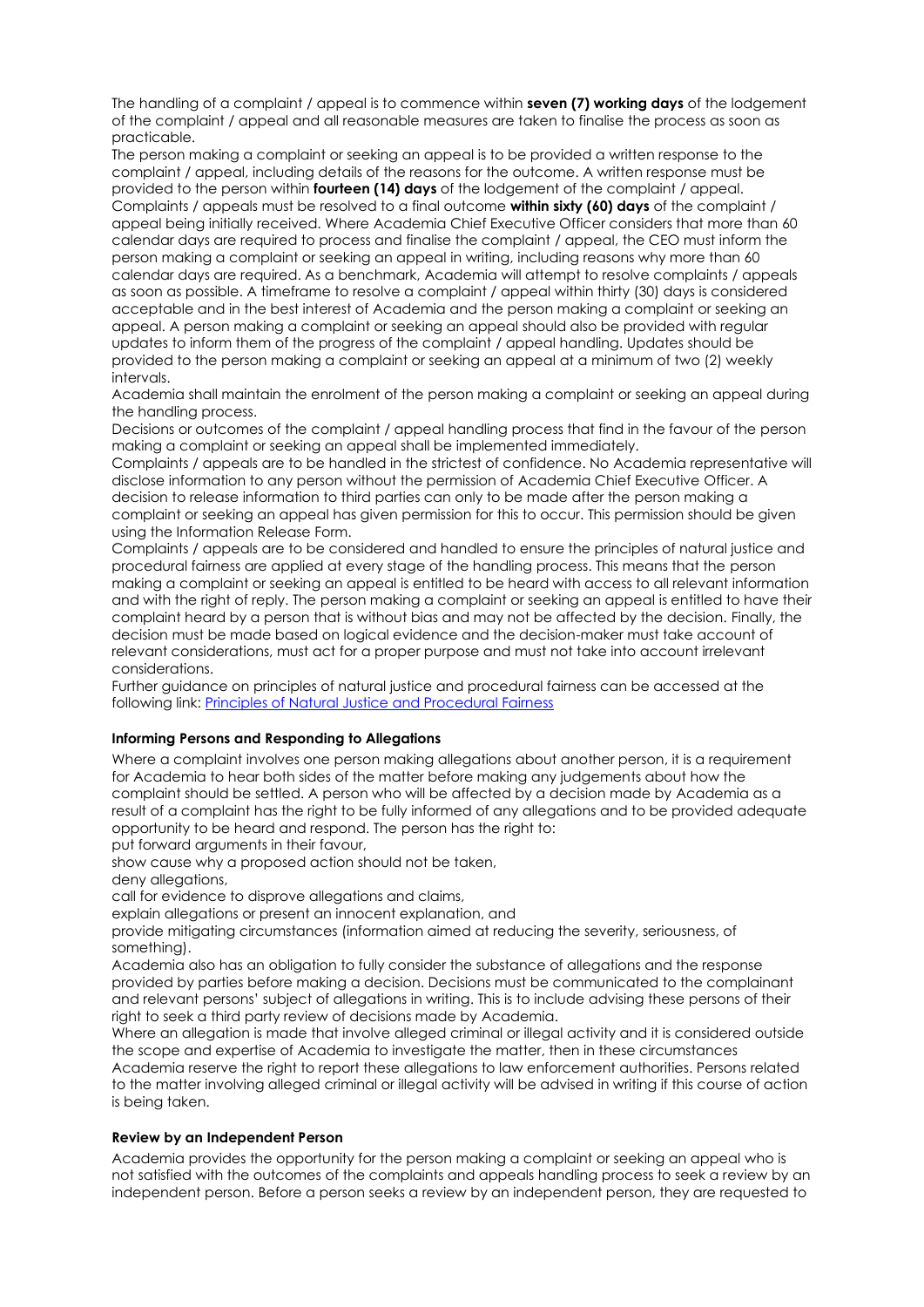first allow Academia to full consider the nature of the complaint or appeal and to fully respond to the person in writing. If after this has occurred, the person is not satisfied with the outcome, they can then seek a review by an independent person. To request a review by an independent person, the complainant or the person making an appeal should inform the Office Manager of their request who will initiate the process with the Chief Executive Officer.

In these circumstances the Academia Chief Executive Officer will advise of an appropriate party independent of Academia to review the complaint (and its subsequent handling) and provide advice to Academia in regards to the recommended outcomes. The independent third-party is required to respond with their recommendations within fourteen (14) working days of their review being requested. Where the Academia appoints or engages an appropriate independent person to review a complaint / appeal, the Academia will meet the full cost to facilitate the independent review. Where the person making a complaint or seeking an appeal objects to this appointment and requests to engage a person or organisation they nominate to undertake the review, the Academia may seek the person making a complaint or seeking an appeal to contribute to the cost of engaging this person and undertaking the review.

Following an independent review, advice received from the independent person is to be accepted by Academia as final, advised to the person making a complaint or seeking an appeal in writing and implemented without prejudice.

Where a complaint is received by Academia and the Chief Executive Officer feels that they may be bias or there is a perception of bias, then the complaint is to be referred directly to an independent third-party for consideration and response as outlined above.

#### <span id="page-12-0"></span>**Unresolved Complaints and Appeals**

Where the person making a complaint or seeking an appeal is not satisfied with the handling of the matter by Academia, they have the opportunity for a body that is external to Academia to review his or her complaint or appeal following the internal completion of complaint or appeals process. Learners who are not satisfied with the process applied by Academia may refer their grievance to the following external agencies:

In relation to consumer protection issues, these may be referred to the **Office of Fair Trading**. In relation to the delivery of training and assessment services, these may be referred to the **National Training Complaints Service** via the following phone number: 13 38 73.

#### <span id="page-12-1"></span>**Withdrawing from a Course**

There are circumstances where a learner may finalise their enrolment early for personal or academic reasons. Where this is the case, the learner is requested to complete the form Application for Course Deferment / Transfer / Withdrawal. This provides the learner the opportunity to specify their reasons and select to indicate their preference to defer their enrolment, to transfer their enrolment to another course or to terminate their enrolment altogether. Where the enrolment is being deferred or terminated, learners will be issued a statement of attainment to recognise the outcomes they have achieved during their enrolment. A learner who defers and returns to complete a course will be eligible to recommence their training and receive a credit transfer for any completed units of competency. The Chief Executive Officer will review these applications, where possible is to interview the learner to understand their circumstances and is to record their decision using the section provided on the application. Learners are to be informed of this decision in writing.

# **Learner who are not Contactable or not Responding**

Where a learner is not contactable or fails to respond to requests by the Academia, the learner's enrolment may be terminated in absentia. This action may only be taken where the Academia has made every reasonable attempt to engage with the learner or contact the learner to seek their instructions about their intentions to continue with or complete the applicable course. Advice received from a learner via email or phone conversation communicating their request is to be accepted where the learner is not willing to complete an Application for Course Deferment / Transfer / Withdrawal. Email records and written records of phone conversations are to be retained on the learner's file as evidence of these expressed instructions from the learner.

Before a learner's enrolment can be terminated without their written or expressed consent the following protocol is to be followed:

A minimum of three attempts (four weeks apart) must be made using the last know contact details (email, phone and mail) to contact the learner and issue the learner with a warning letter notifying them of the intent to terminate the enrolment.

Where the learner fails to respond, the learner's enrolment is to be terminated and the learners record within the student management system is to updated with the outcome of "withdrawn" entered into each unit of competency that has not been completed at the time.

Any final AQF certificate to which the learner is entitled is to be sent registered mail to the learner's last known mailing address. This should also be noted in the learner's enrolment record and a photocopy of the certificate retained on the learner's record.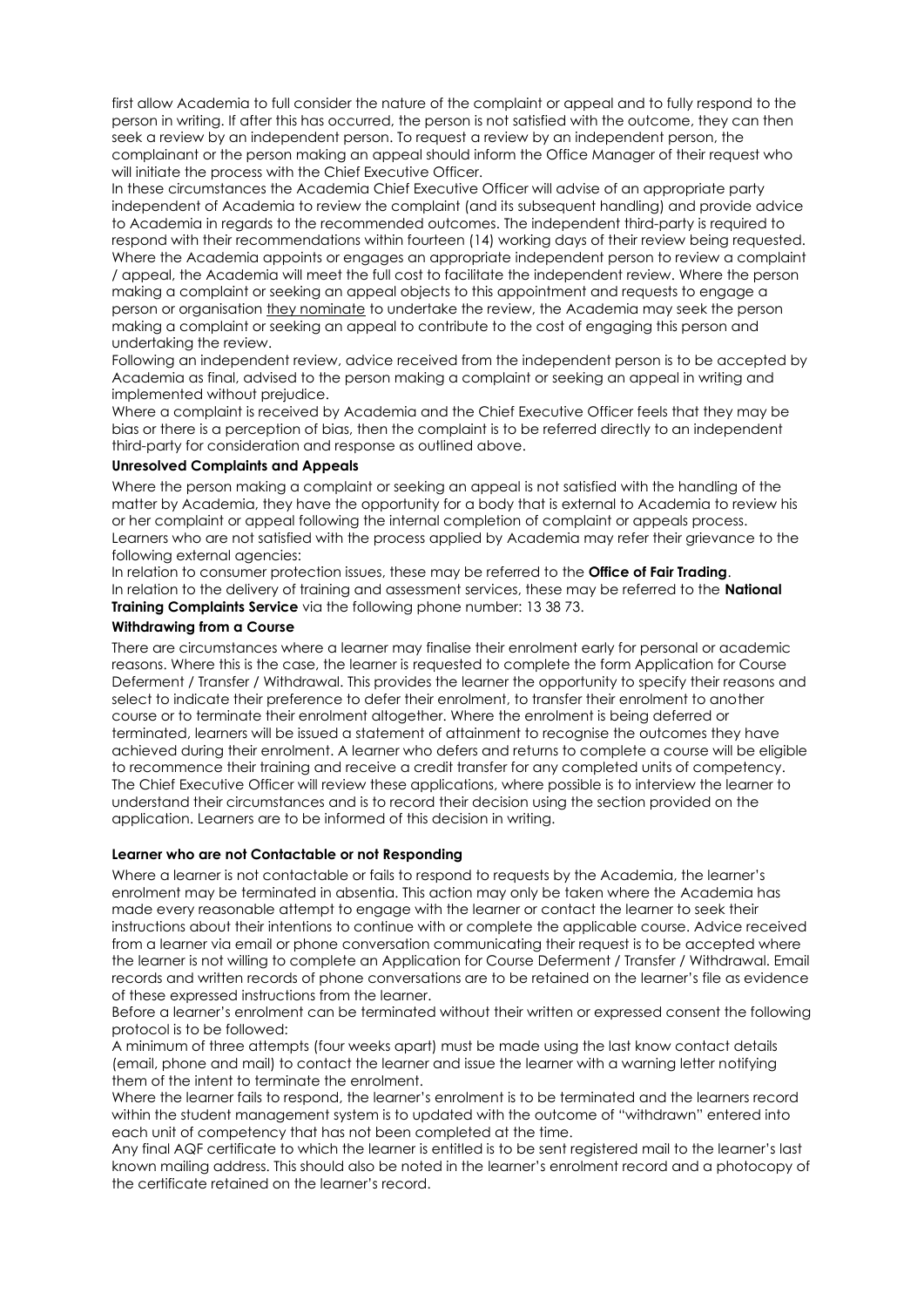The learner's record is to be archived in accordance with the Records Retention and Management Policy.

Applicable trainers are to be informed of the learner's enrolment termination and advised to inform the Office Manager if the learner makes contact.

Recognition of Prior Learning

In accordance with the requirements of the Standards for Registered Training Organisations, Academia provides the opportunity for learners to apply to have prior learning recognised toward a qualification or units of competence for which they are enrolled.

# <span id="page-13-0"></span>**What is Recognition?**

Recognition involves the assessment of previously unrecognised skills and knowledge that an individual has achieved outside the formal education and training system. Recognition assesses this unrecognised learning against the requirements of a unit of competence, in respect of both entry requirements and outcomes to be achieved. By removing the need for duplication of learning, recognition encourages an individual to continue upgrading their skills and knowledge through structured education and training towards formal qualifications and improved employment outcomes. This has benefits for the individual and industry. Most importantly, it should be noted that recognition is just another form of assessment.

#### **Recognition Guidelines**

The following guidelines are to be followed when an application for recognition is received: Any learner is entitled to apply for recognition in a course or qualification in which they are currently enrolled.

Learners may not apply for recognition for units of competence or a qualification which are not included in Academia scope of registration.

Whilst learners may apply for recognition at any time, they are encouraged to apply before commencing a training program. This will reduce unnecessary training and guide the learner down a more efficient path to competence.

Learners who are currently enrolled in a training program are eligible to apply for recognition in that program at no additional charge.

Assessment via recognition is to apply the principles of assessment and the rules of evidence. Recognition may only be awarded for whole units of competence.

#### **Forms of Evidence for Recognition**

Recognition acknowledges that workplace skills and knowledge may be gained through a variety of ways including both formal and informal learning or through work-based or life experience. Like assessment, recognition is a process whereby evidence is collected and a judgement is made by an assessor or assessment team. The judgement is made on evidence provided by candidates of the skills and knowledge that they have previously learnt through work, study, life and other experiences, and that they are currently using. It also includes evidence to confirm a candidate's ability to adapt prior learning or current competence to the context of the intended workplace or industry. Forms of evidence toward recognition may include:

Work records;

Records of workplace training;

Assessments of current skills;

Assessments of current knowledge;

Third party reports from current and previous supervisors or managers;

Evidence of relevant unpaid or volunteer experience;

Examples of work products;

Observation by an assessor in the workplace;

Performance appraisal; or

Duty statements.

Many of these forms of evidence would not be sufficient on their own. When combined together, with a number of evidence items, the candidate will start to provide a strong case for competence. Academia reserves the right to require candidates to undertake practical assessment activities of skills and knowledge in order to satisfy itself of a candidate's current competence.

#### **Credit Transfer**

Credit Transfer is the recognition of learning achieved through formal education and training. Under the Standards for Registered Training Organisations, units of competency issued by any RTO are to be accepted and recognised by all other RTOs. Credit Transfer allows a learner to be issued a unit of competency based on successful completion of the unit which has been previously awarded.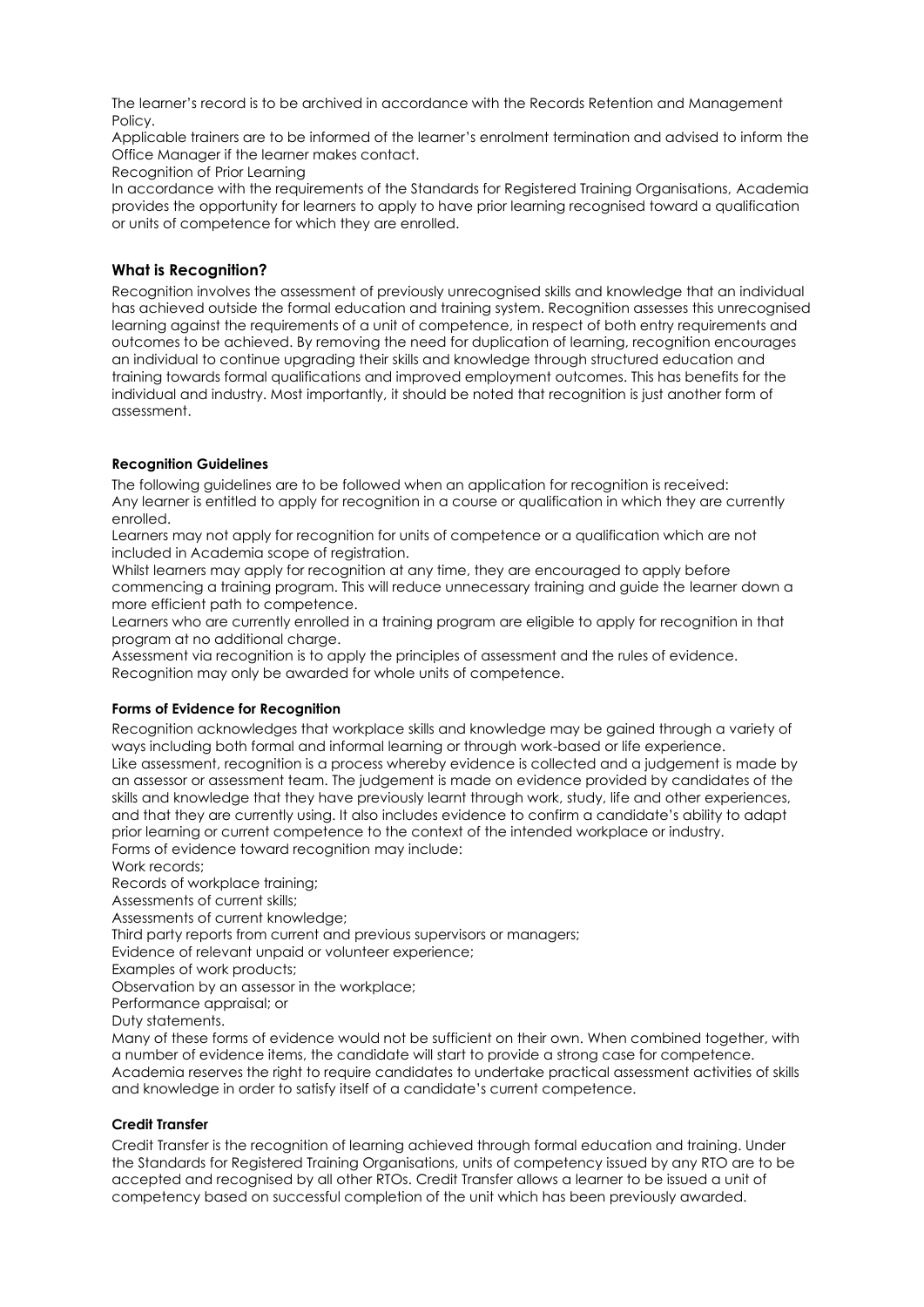# **Evidence Requirements**

If you are seeking credit transfer, you are required to present your statement of attainment or qualification with a record of results for examination to Academia.

These documents will provide the detail of what units of competence you have been previously issued. You must provide satisfactory evidence that the statement of attainment or qualification is authentic, is yours and that it has been issued by an Australian RTO. Statements of attainment or qualifications should be in the correct format as outlined in the Australian Qualifications Framework. You are required to submit copies only which are certified as a true copy of the original.

# <span id="page-14-0"></span>**National Recognition Guidelines**

The following guidelines are to be followed in relation to national recognition:

Any learner is entitled to apply for national recognition in a course or qualification in which they are currently enrolled.

Learners may not apply for national recognition for units of competence or qualification which are not included in Academia scope of registration.

Whilst learners may apply for national recognition at any time, they are encouraged to apply before commencing a training program. This will reduce unnecessary training and guide the learner down a more efficient path to competence.

The learner does not incur any fees for national recognition and Academia does not receive any funding when national recognition is granted.

National recognition may only be awarded for whole units of competence. Where a mapping guide identifies a partial credit, this will not be considered for national recognition and applicants will be advised to seek recognition.

Legislative and Regulatory Responsibilities

Academia is required to operate in accordance with the law. This means we comply with the requirements of legislative and regulatory requirements. The following legislation is a list of the Acts that Academia has recognised it has compliance responsibilities to. They also represent obligations to you as a learner whilst training with Academia.

During your day-to-day work and when participating in training, you will need to be aware of the relevant legislation that may impact on your conduct and behaviour.

Copies of State and Federal legislation can be found on the Internet at [www.australia.gov.au/state](http://australia.gov.au/topics/law-and-justice/legislation/state-legislation)[legislation](http://australia.gov.au/topics/law-and-justice/legislation/state-legislation) (State) an[d www.comlaw.gov.au](http://www.comlaw.gov.au/) (Federal).

The following is a summary of the legislation that will generally apply to your day-to-day work and training.

# **Work Health and Safety Act 2011**

The main object of this Act is to provide for a balanced and nationally consistent framework to secure the health and safety of workers and workplaces. The WHS Act protects workers and other persons against harm to their health, safety and welfare through the elimination or minimisation of risks arising from work or from particular types of substances or plant.

The WHS Act covers workers by providing a nationally uniform work health and safety laws. This includes employees, contractors, sub-contractors, outworkers, trainees, work experience learners, volunteers and employers who perform work.

The WHS Act also provides protection for the general public so that their health and safety is not placed at risk by work activities.

Section 29 of the WHS Act requires that any person at a workplace, including customers and visitors, must take reasonable care of their own health and safety and that of others who may be affected by their actions or omissions.

They must also cooperate with any actions taken by the person conducting business or undertaking to comply with the WHS Act and WHS Regulation.

#### **Privacy Act 1988**

The Privacy Act is supported by the Australian Privacy Principles which came into effect on 12<sup>th</sup> March 2014. The object of Australian Privacy Principles is to ensure businesses and government agencies manage personal information in an open and transparent way.

Review the section within this handbook that relates to privacy protection. It provides you with information about:

the kinds of personal information that the entity collects and holds;

how the entity collects and holds personal information;

the purposes for which the entity collects, holds, uses and discloses personal information;

how an individual may access personal information about the individual that is held by the entity and seek the correction of such information;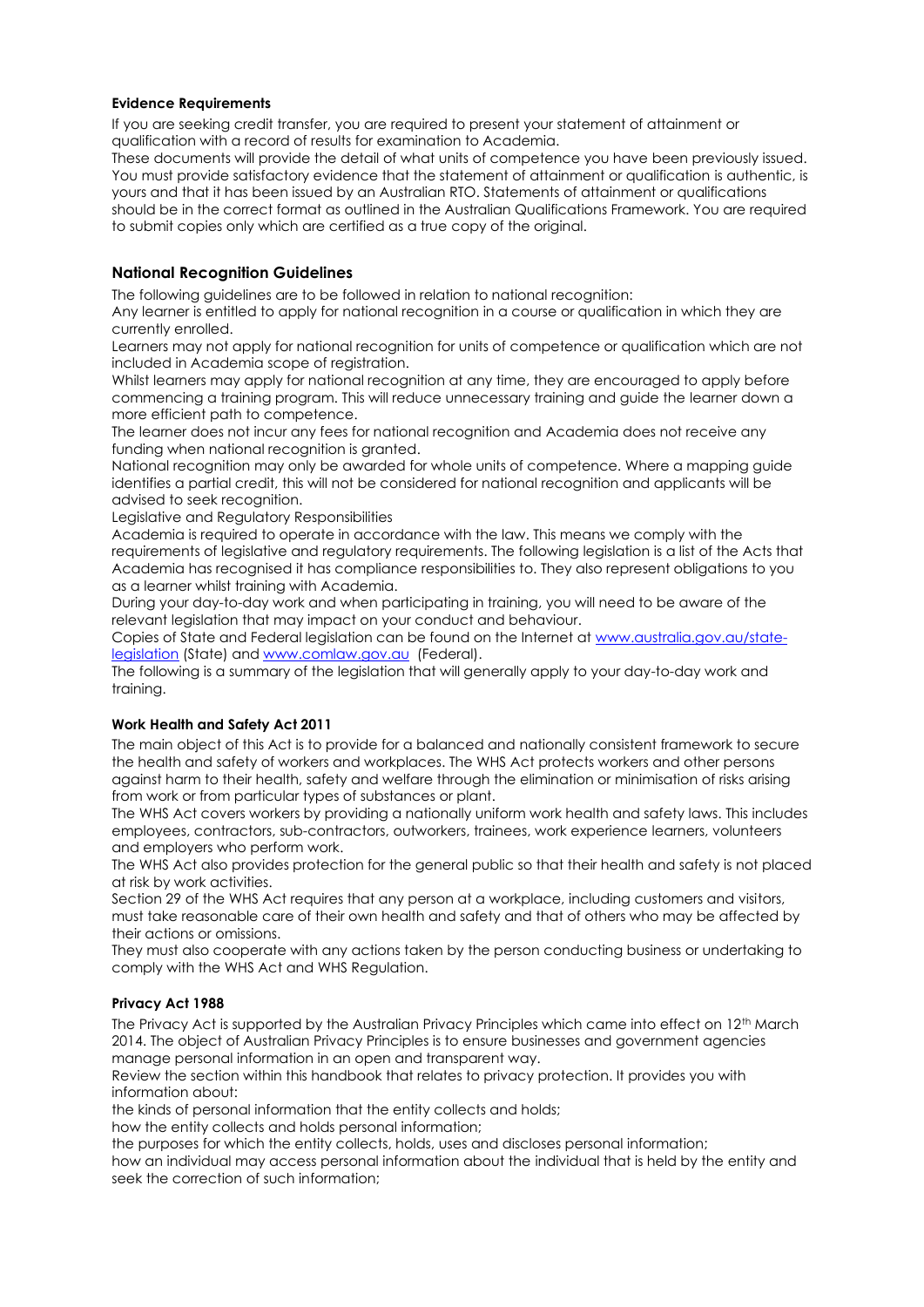how an individual may complain about a breach of the Australian Privacy Principles and how the entity will deal with such a complaint; and

whether the entity is likely to disclose personal information to overseas recipients.

#### **Disability Discrimination Act 1992**

Sect 5 - Disability Discrimination

(1) For the purposes of this Act, a person (discriminator) discriminates against another person (aggrieved person) on the grounds of a disability of the aggrieved person if, because of the aggrieved person's disability, the discriminator treats or proposes to treat the aggrieved person less favourably than, in circumstances that are the same or are not materially different, the discriminator treats or would treat a person without the disability.

For the purposes of subsection (1), circumstances in which a person treats or would treat another person with a disability are not materially different because of the fact that different accommodation or services may be required by the person with a disability.

#### **Sex Discrimination Act 1984**

Objects The objects of this Act are:

to give effect to certain provisions of the Convention on the Elimination of All Forms of Discrimination Against Women; and

to eliminate, so far as is possible, discrimination against persons on the ground of sex, marital status, pregnancy or potential pregnancy in the areas of work, accommodation, education, the provision of goods, facilities and services, the disposal of land, the activities of clubs and the administration of Commonwealth laws and programs; and

to eliminate, so far as possible, discrimination involving dismissal of employees on the ground of family responsibilities; and

to eliminate, so far as is possible, discrimination involving sexual harassment in the workplace, in educational institutions and in other areas of public activity; and

to promote recognition and acceptance within the community of the principle of the equality of men and women.

# **Age Discrimination Act 2004**

The objects of this Act are:

to eliminate, as far as possible, discrimination against persons on the ground of age in the areas of work, education, access to premises, the provision of goods, services and facilities, accommodation, the disposal of land, the administration of Commonwealth laws and programs and requests for information; and

to ensure, as far as practicable, that everyone has the same rights to equality before the law, regardless of age, as the rest of the community; and

to allow appropriate benefits and other assistance to be given to people of a certain age, particularly younger and older persons, in recognition of their particular circumstances; and

to promote recognition and acceptance within the community of the principle that people of all ages have the same fundamental rights; and

to respond to demographic change by:

removing barriers to older people participating in society, particularly in the workforce; and changing negative stereotypes about older people.

#### **Racial Discrimination Act 1975**

This Act gives effect to Australia's obligations under the International Convention on the Elimination of All Forms of Racial Discrimination. Its major objectives are to:

promote equality before the law for all persons, regardless of their race, colour or national or ethnic origin, and

make discrimination against people on the basis of their race, colour, descent or national or ethnic origin unlawful.

# **Copyright Act 1968**

Copyright is a type of property that is founded on a person's creative skill and labour. It is designed to prevent the unauthorised use by others of a work, that is, the original form in which an idea or information has been expressed by the creator.

Copyright is not a tangible thing. It is made up of a bundle of exclusive economic rights to do certain acts with an original work or other copyright subject-matter. These rights include the right to copy, publish, communicate (e.g. broadcast, make available online) and publicly perform the copyright material.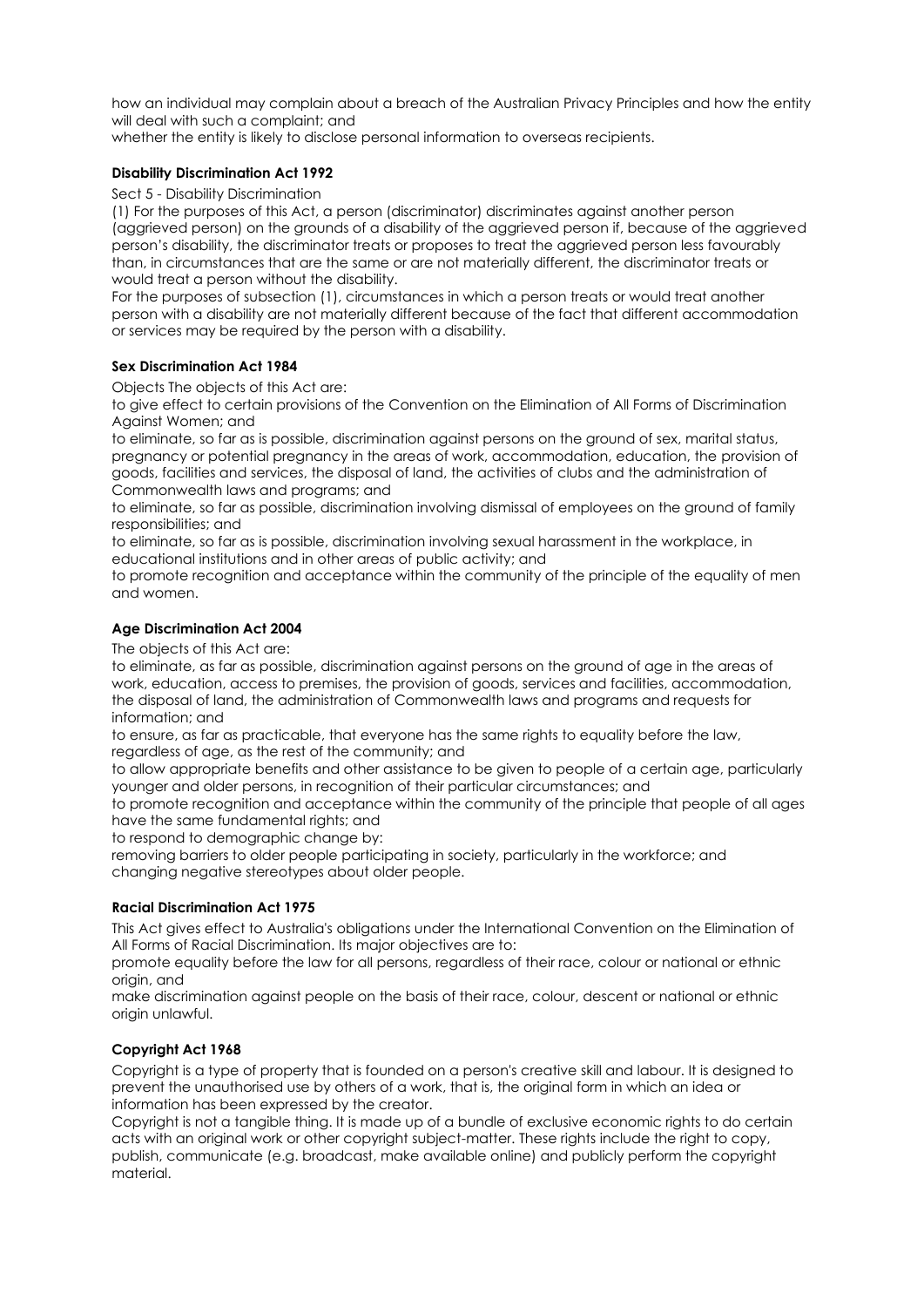There is no general exception that allows a work to be reproduced without infringing copyright. Where a part of a work is copied, the issue is whether a substantial part of that work has been reproduced and thus an infringement has occurred. However, there is a 10% rule which applies in relation to fair dealing copying for the purposes of research or study. A reasonable portion of a work may be copied for that purpose, and a reasonable portion is deemed to be 10% of a book of more than 10 pages or 10% of the words of a work in electronic form.

#### **Fair Work Act 2009**

The main objectives of this Act are to provide a balanced framework for cooperative and productive workplace relations that promote national economic prosperity and social inclusion for all Australians by:

Providing workplace relations laws that are fair to working Australians, are flexible for businesses, promote productivity and economic growth for Australia's future economic prosperity and take into account Australia's international labour obligations;

Ensuring a guaranteed safety net of fair, relevant and enforceable minimum terms and conditions through the National Employment Standards, modern awards and national minimum wage orders; Enabling fairness and representation at work and the prevention of discrimination by recognising the right to freedom of association and the right to be represented, protecting against unfair treatment and discrimination, providing accessible and effective procedures to resolve grievances and disputes and providing effective compliance mechanisms.

# **National Vocational Education and Training Regulator Act 2020**

This legislation provides that basis for the regulation of Registered Training Organisations in Australia. The legislation provides the basis for the establishment of the National VET Regulator who are the registration authority for RTOs. A core component of this legislation is that it defines the condition for the registration of an RTO which include:

compliance with the VET Quality Framework

satisfying Fit and Proper Person Requirements

satisfying the Financial Viability Risk Assessment Requirements

notifying National VET Regulator of important changes

cooperating with National VET Regulator

compliance with directions given by the National VET Regulator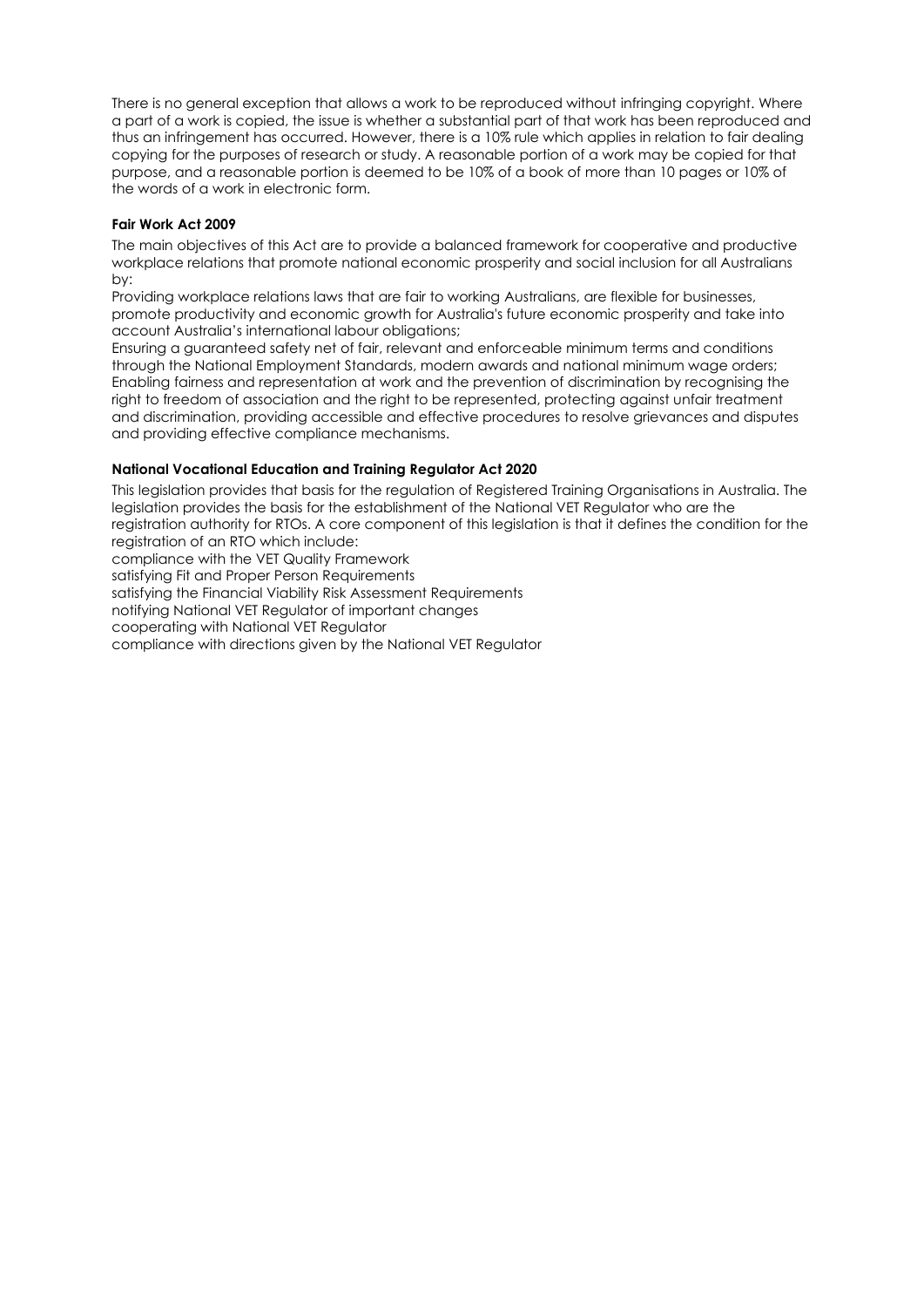# **Support Services List**

The Support Services List provides a list of support services available to students through referral, please refer to the list to identify the most appropriate service for the students. If a student is unsure of the service that they require, they should contact our trainer to discuss further.

# **External**

<span id="page-17-0"></span>

| <b>Metro</b>                                               |                                                                                          |                                      |                                                           |                                                           |                                     |
|------------------------------------------------------------|------------------------------------------------------------------------------------------|--------------------------------------|-----------------------------------------------------------|-----------------------------------------------------------|-------------------------------------|
| Name                                                       | <b>Address</b>                                                                           | <b>Phone</b><br><b>Number</b>        | <b>Web Page</b>                                           | Email                                                     | <b>Service Provided</b>             |
| <b>Australian</b><br><b>Dyslexia</b><br><b>Association</b> | Western Australian<br>Support Group                                                      |                                      |                                                           | wadyslexia@gmail.com<br>or dyslexia.association@gmail.com | Assistance for people with Dyslexia |
| <b>North</b><br>Metropolitan<br><b>TAFE</b>                | North Metropolitan<br><b>TAFE</b><br>25 Aberdeen St<br>Northbridge WA<br>6003            | 1300 300 822                         | https://www.central.wa.edu.au/<br>amep/Pages/default.aspx | enquiry@nmtafe.wa.edu.au                                  | LLN for eligible migrants           |
| <b>Disability</b><br><b>Services Australia</b>             | <b>Disability Services</b><br>Commission 146 -<br>160 Colin Street<br>West Perth WA 6005 | (08) 9426 9200<br>or 1800 998<br>214 | www.disability.wa.gov.au                                  | dsc@dsc.wa.gov.au                                         | Assistance for disabled persons     |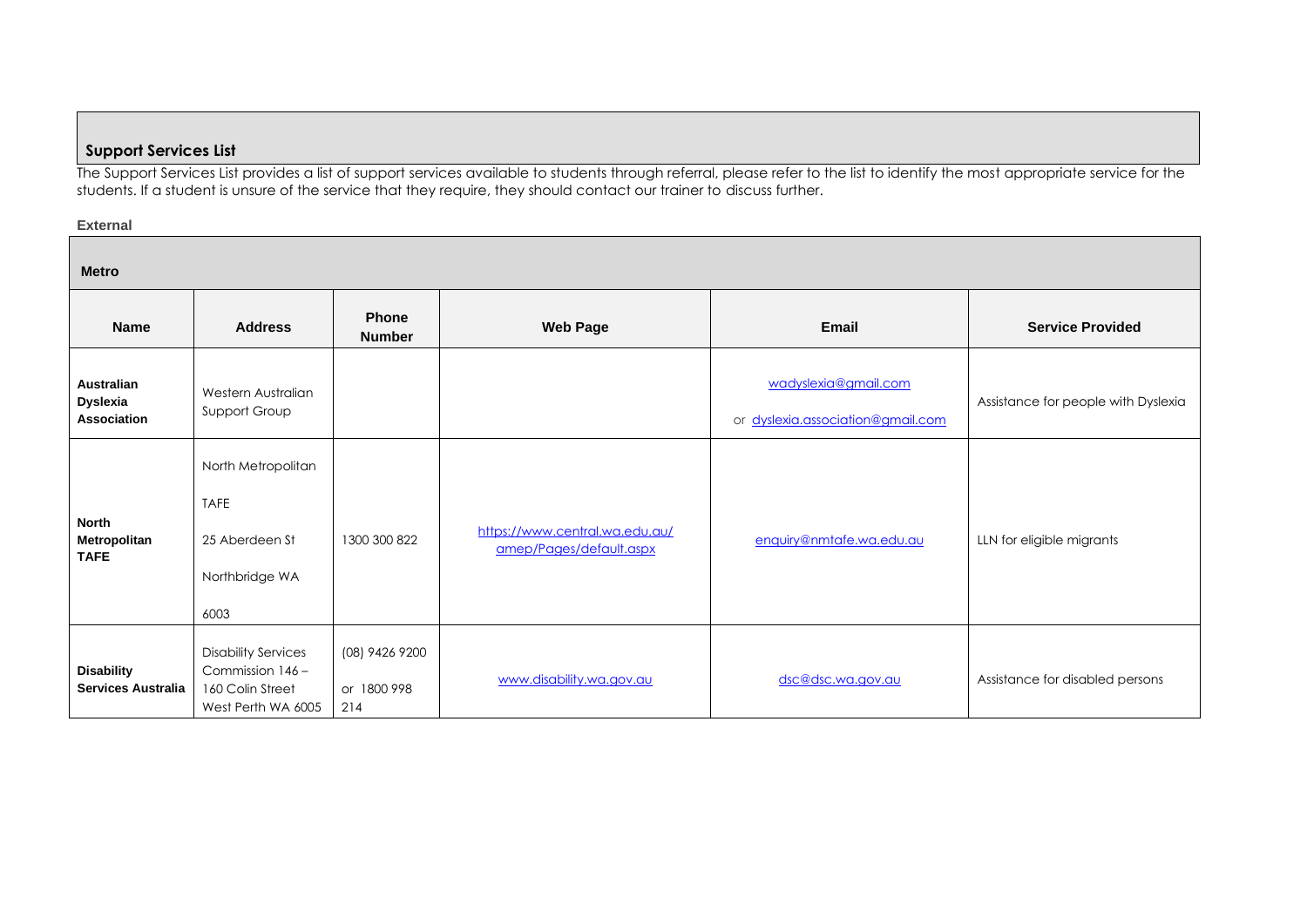| <b>Life Without</b><br><b>Barriers</b>                       | Unit 7 8 Dugdale<br>Street Warwick WA<br>6024 State Office:<br>Unit 1 26 Dugdale<br>Street, Warwick WA<br>6024 | (08) 9208 3450<br>(08) 9208 3400 | http://www.lwb.org.au/      | info@lwb.org.au    | Community Engagement Support                                                                      |  |  |
|--------------------------------------------------------------|----------------------------------------------------------------------------------------------------------------|----------------------------------|-----------------------------|--------------------|---------------------------------------------------------------------------------------------------|--|--|
| <b>Mission Australia</b>                                     | 17B Halley Road<br>Balcatta WA 6021                                                                            | (08) 9225 0400                   | www.missionaustralia.com.au |                    | Disability/indigenous/literacy and<br>numeracy support                                            |  |  |
| <b>Metro</b>                                                 |                                                                                                                |                                  |                             |                    |                                                                                                   |  |  |
|                                                              |                                                                                                                |                                  |                             |                    |                                                                                                   |  |  |
| <b>Name</b>                                                  | <b>Address</b>                                                                                                 | Phone<br><b>Number</b>           | <b>Web Page</b>             | Email              | <b>Service Provided</b>                                                                           |  |  |
| <b>Multicultural</b><br><b>Services Centre of</b><br>WA Inc. | Head Office 20<br>View Street North<br>Perth WA 6006                                                           | (08) 9328 2699                   | www.mscwa.com.au            | admin@mscwa.com.au | Support any person of a specific<br>cultural and/or linguistic<br>background with a<br>disability |  |  |